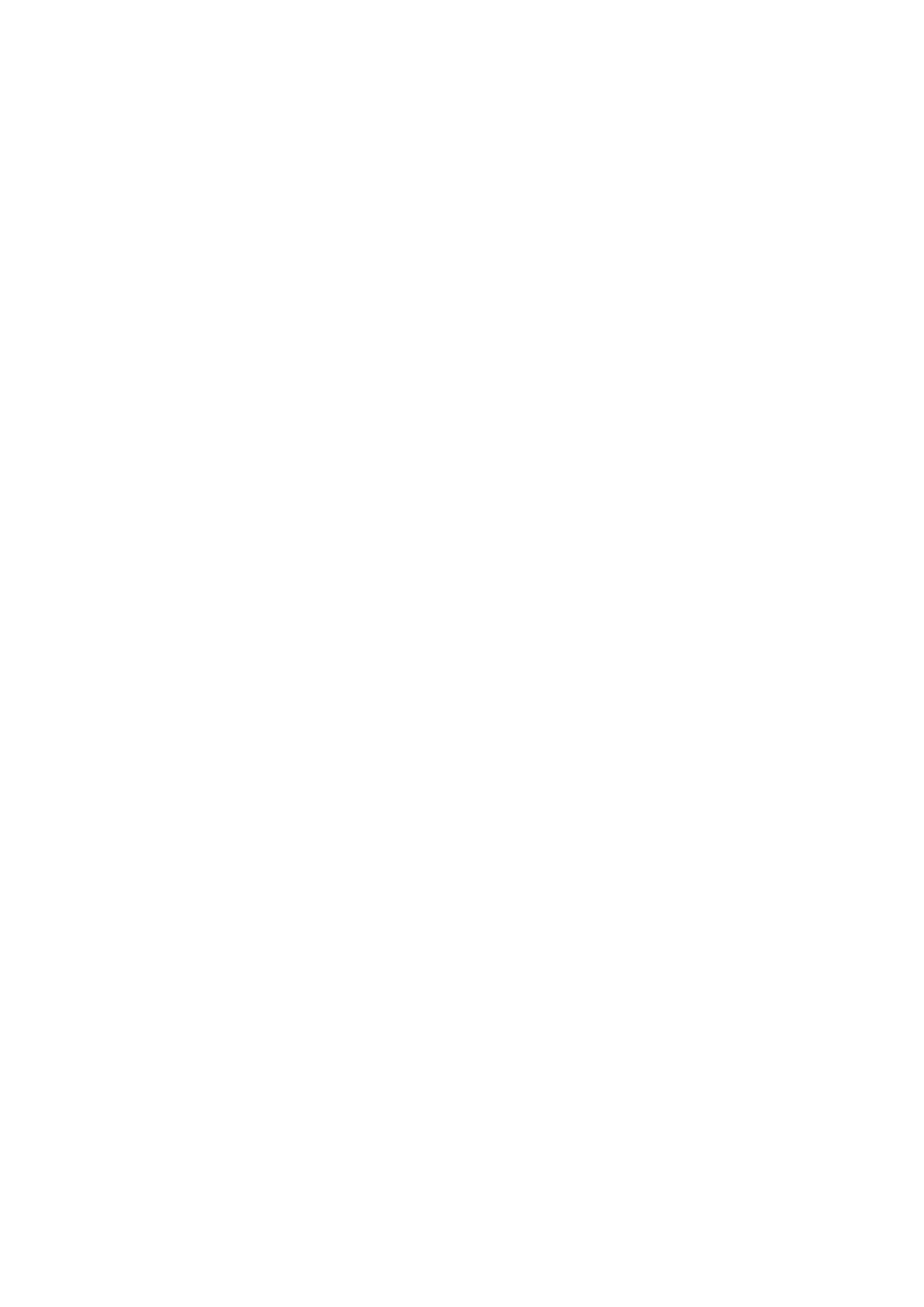# GUIDELINE TO REGISTRATION OF QUANTITY SURVEYORS AND CONSULTING QUANTITY SURVEYING PRACTICE

#### 1.0 Introduction

This Guideline is prepared based on Quantity Surveyors (Amendment) Act 2015. The purpose of this Guideline is to provide outline on the requirements or conditions and procedures for registration of Quantity Surveyors and practices relating to Quantity Surveying. It comprises the registration of:-

|  | Section 1 - Provisional Quantity Surveyor          |
|--|----------------------------------------------------|
|  | Section 2 - Professional Quantity Surveyor         |
|  | Section 3 - Consultant Quantity Surveyor           |
|  | Section 4 - Quantity Surveying Technologist        |
|  | Section 5 - Consulting Quantity Surveying Practice |
|  | Section 6 - Multi-Disciplinary Practice            |
|  | Section 7 - Consortium or Joint Venture Practice   |

The flowchart for processing application for all registrations with the Board of Quantity Surveyors Malaysia is as in Appendix A.

# 2.0 Section 1 – Registration of Provisional Quantity Surveyor

#### 2.1 Requirement for Registration

- 2.1.1 A person desirous to be registered as a Provisional Quantity Surveyor must fulfill the following:
	- a) holds a qualification recognised by the Board Of Quantity Surveyors Malaysia (Board) (Section  $10(1)(a)$  of the Act)
	- b) has a permanent address in Malaysia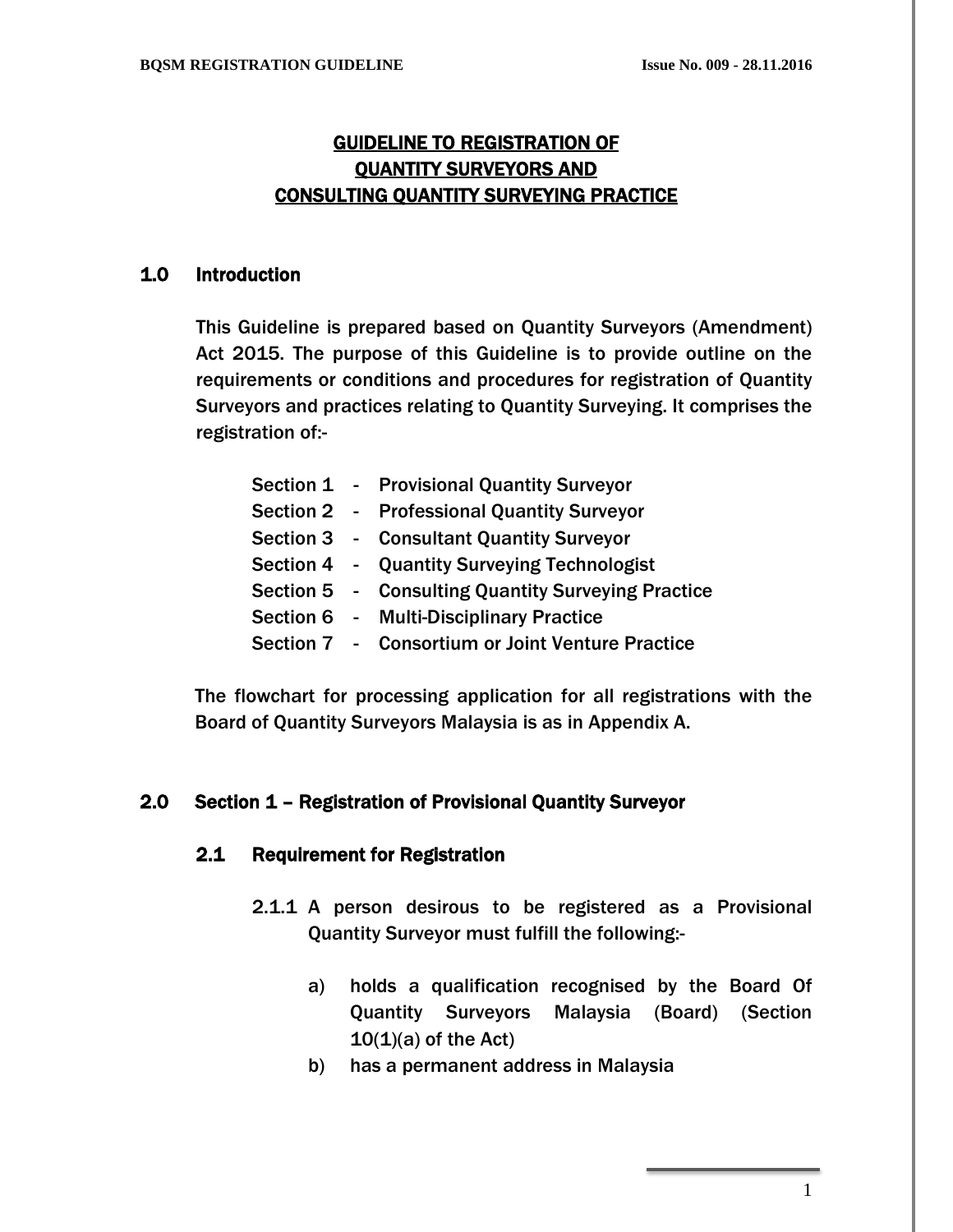- 2.1.2 The List of Accredited Qualifications approved by the Board can be obtained from the Board website at [http://bqsm.gov.my.](http://bqsm.gov.my/) The list is to be read together with the Preambles to the list of accredited qualifications and the Guidelines for Advanced Entry into BQSM's Accredited Degree Programmes
- 2.1.3 As the List of Recognised Qualifications is subject to review from time to time, the list current at the time of entry of the applicant into awarding institute of higher learning (IHL) will apply for the purpose of determining the status of the program for registration.

#### 2.2 Procedure for Registration

- 2.2.1 Application shall be made online via [http://bqsm.gov.my](http://bqsm.gov.my/reqsys_uat/public/) by completing the Form Form ProvQS-A as per Appendix B1 based on the online registration guideline as per Appendix A2 hereof.
- 2.2.2 Form ProvQS-A shall be submitted together with:-
	- (a) duly completed education history form
	- (b) certified copy of SPM/STPM/A-Level certificates or equivalents
	- (c) certified copy of degree and diploma/certificate or professional examination certificate (where applicable)
	- (d) certified copy of full examination transcript from first year to final year of degree/diploma/certificate (where applicable)
	- (e) form of declaration by sponsor (where applicable)
	- (f) certified copy of IC/passport
	- (g) certified copy of relevant permit by Immigration Department Malaysia (where applicable)
	- (h) certified copy of certificate of membership of professional bodies/institution (where applicable)
	- (i) passport size photo in formal attire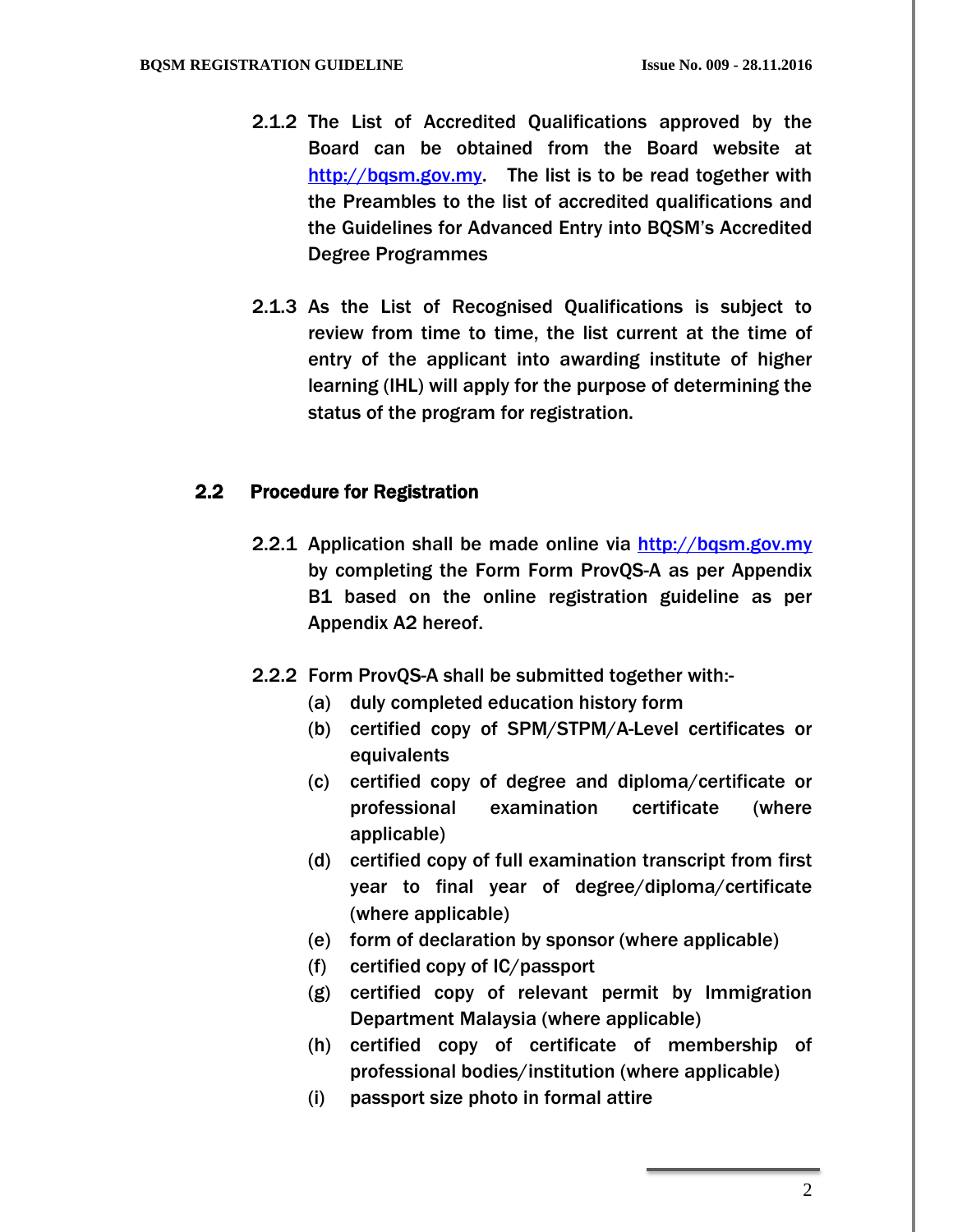(j) a non-refundable processing fee of RM50.00 and registration fee of RM100.00 in the form of crossed cheque/money order/postal order /bank draft made payable to "LEMBAGA JURUUKUR BAHAN MALAYSIA". Payment can also be made online via internet banking.

Hardcopy of the supporting documents for the online application must be submitted within two (2) weeks of the submission of the application.

- 2.2.3 Certification of documents shall be by a Professional/Consultant Quantity Surveyor or RISM Member/Fellow in the format as per Appendix J1 hereof.
- 2.2.4 Applicant is required to state clearly in the Form ProvQS-A Applicant's Education History names of all the IHL in which he has completed his studies together with the date of entry and date of completion of each study. Failure to declare the facts may result in his application being rejected.
- 2.2.5 If the application is incomplete or does not satisfy the registration requirements, a notification shall be issued to the applicant for rectification in the format as in Appendix B2 hereof.
- 2.2.6 Complete application shall be decided by the Board within two (2) months from the date of receipt of such application.
- 2.2.7 The Board may approve the application or approve with conditions or recommend for Topping Up in the case where applications do not fully meet the registration requirements.
- 2.2.8 Applicant shall be notified of the decision of the Board in writing within one month of the date of the decision.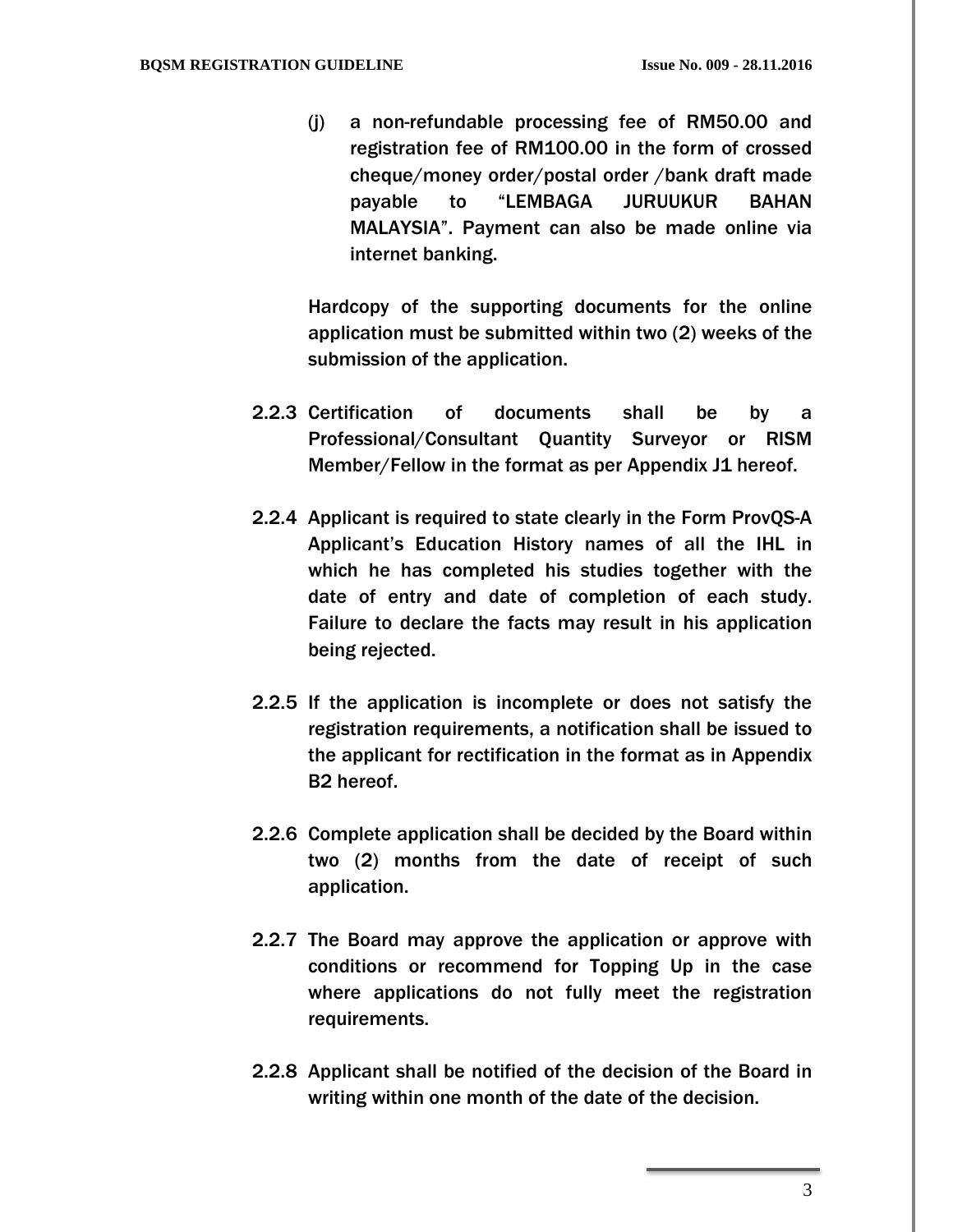- 2.2.9 In the event the application is rejected by the Board, the registration fee shall be returned to the applicant together with the notification of the decision of the Board.
- 2.2.10 Successful applicant will be given a registration number. A certificate of registration in Form ProvQS-B, as in Appendix B3 hereof shall be issued to successful applicant.
- 2.2.11 Successful applicant will be allowed to use post-fix ProvQS.
- 2.2.12 The certificate of registration shall be dated on the day approved by the Board and valid until 31 December of the year issued.

#### 2.3 Procedure for Renewal

- 2.3.1 Application shall be made online via [http://bqsm.gov.my](http://bqsm.gov.my/reqsys_uat/public/) before  $31$ <sup>st</sup> January of the following year together with renewal fee of RM100.00 and satisfying the CPD requirement and all other requirements as determined by the Board.
- 2.3.2 In the event the application for renewal is rejected by the Board, the renewal fee less a processing fee of RM50.00 shall be returned to the applicant together with the notification for rejection.
- 2.3.3 A Provisional Quantity Surveyor who does not satisfy the CPD requirement shall have the renewed registration cancelled immediately and the renewal fee shall not be returned by the Board.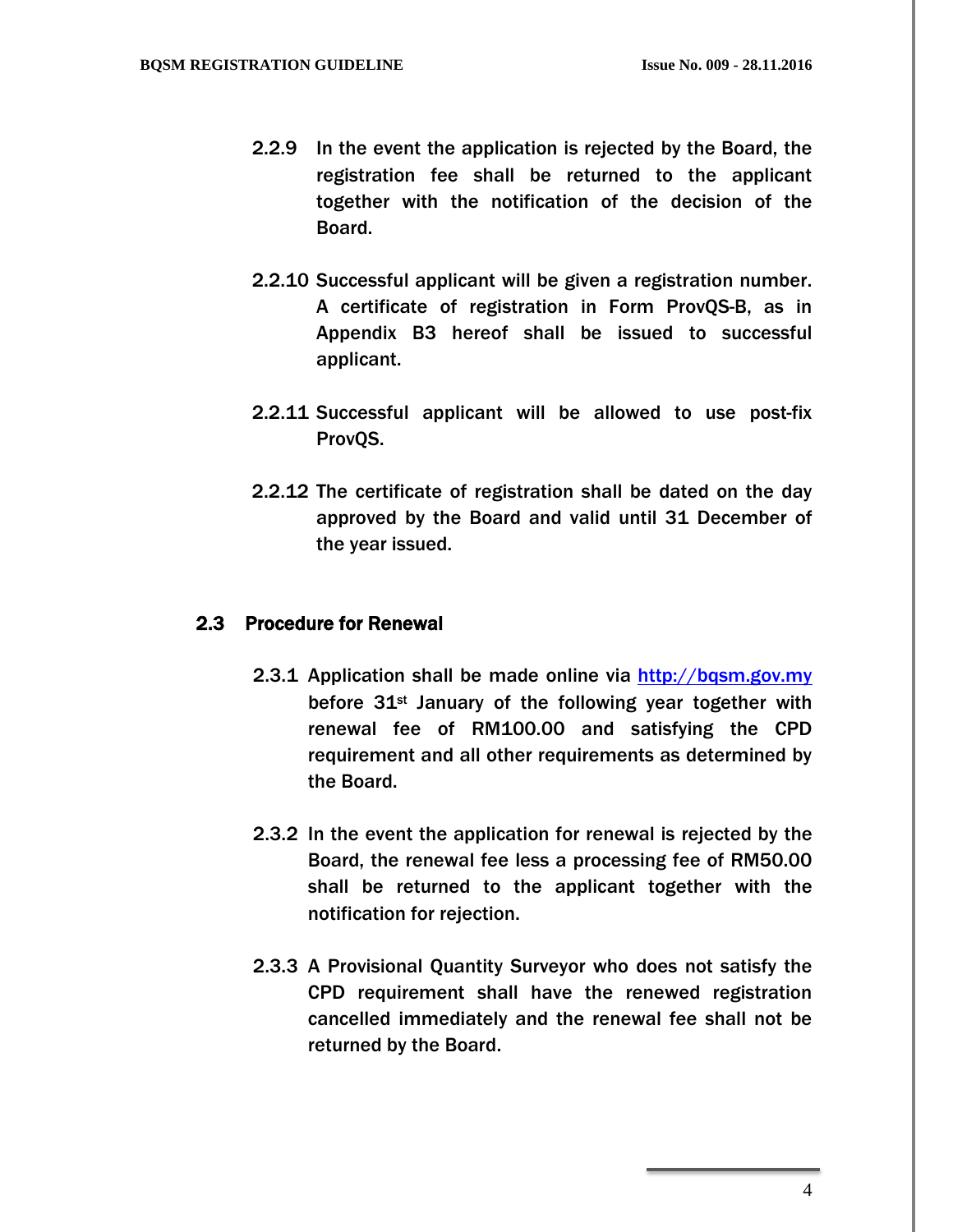# 2.4 Procedure for Reinstatement

- 2.4.1 A Provisional Quantity Surveyor may reinstate his registration provided that the application for reinstatement is made within three (3) years of the expiry and upon payment of reinstatement fee as follows:-
	- (a) the total amount of renewal fees in arrears payable if registration is renewed (RM100.00 x *n* years); plus
	- (b) a re-registration fee of the same amount as that under paragraph (a) (RM100.00 x *n* years); plus
	- (c) a non-refundable processing fee of RM50.00

and satisfying the CPD requirement and all other requirements as determined by the Board.

After three (3) years of the expiry of registration, application for reinstatement of registration may be treated as though it is a new registration and requirements of application current at the time of application will apply (Section 17 of the Act).

- 2.4.2 A certificate of reinstatement will be issued upon reinstatement of the registration as in Form ProvQS-C in Appendix B4 hereof.
- 2.4.3 In the event the application for reinstatement is rejected by the Board, the reinstatement fee shall be returned to the applicant together with the notification for rejection.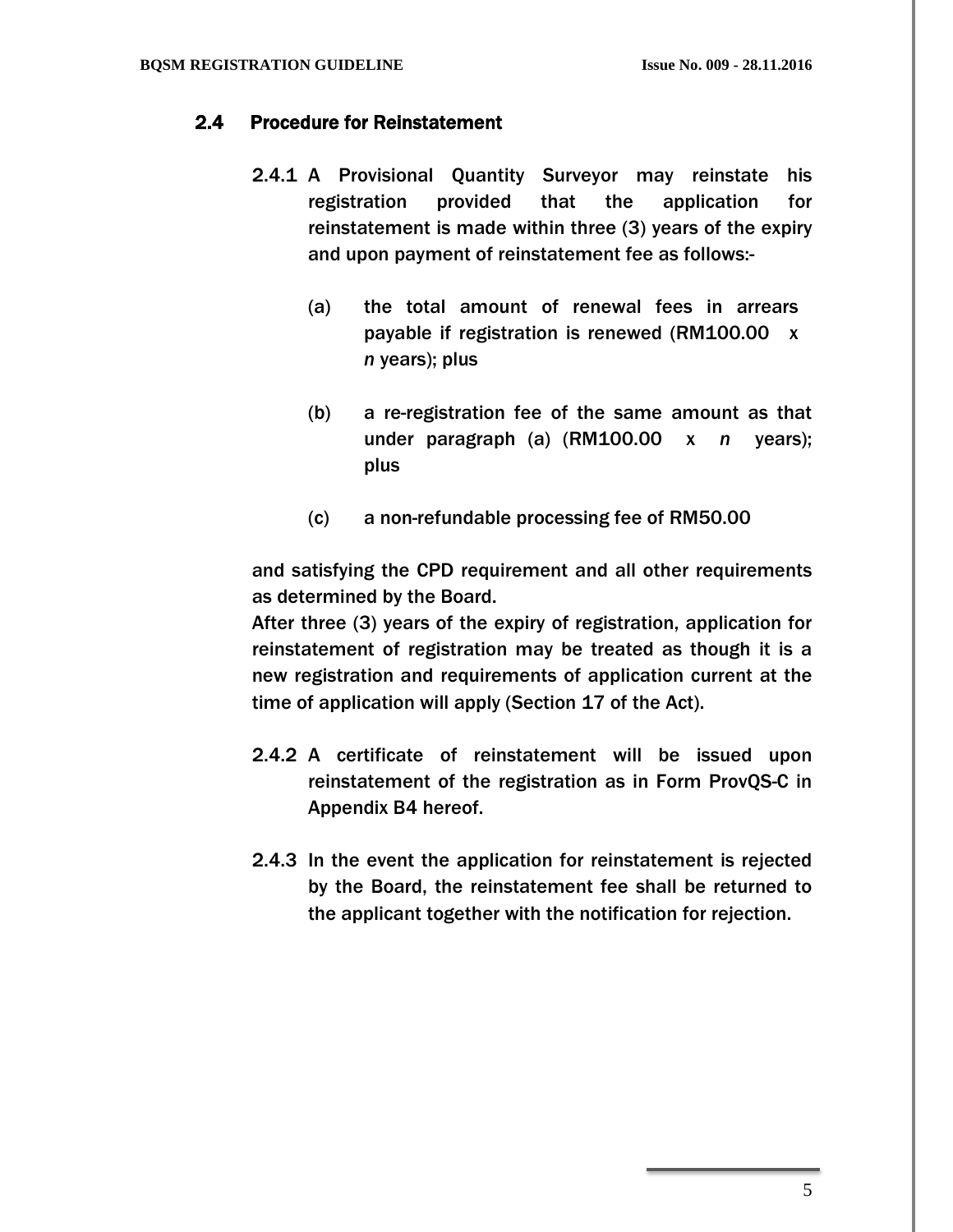#### 3.0 Section 2 – Registration Of Professional Quantity Surveyor

#### 3.1 Requirement for Registration

- 3.1.1 A person desirous to be registered as a Professional Quantity Surveyor must fulfill the following:
	- a) must be a Provisional Quantity Surveyor (Section  $10(2)(a)$  of the Act)
	- b) has a permanent address in Malaysia
	- c) be physically present in Malaysia for not less than 183 days in the 12 months period prior to the application
	- d) has obtained the practical experience as may be prescribed by the Board (Section 10(2)(b) of the Act)
	- e) has passed a test of professional competence or other professional assessment or examination conducted or sanctioned by the Board (Section  $10(2)(c)$  of the Act)

# 3.2 Procedure for Registration

- 3.2.1 Application shall be made online via [http://bqsm.gov.my](http://bqsm.gov.my/reqsys_uat/public/) by completing the Form PQS-A as per Appendix C1 based on the online registration guideline as per Appendix A2 hereof.
- 3.2.2 Form PQS-A shall be submitted together with:
	- a) certified copy of Assessment of Professional **Competence**
	- b) certified copy of additional academic/professional certificates and honorific title/awards conferment
	- c) recent passport size photo in formal attire
	- d) confirmation from employer(s) on certified local experience as per Appendix J2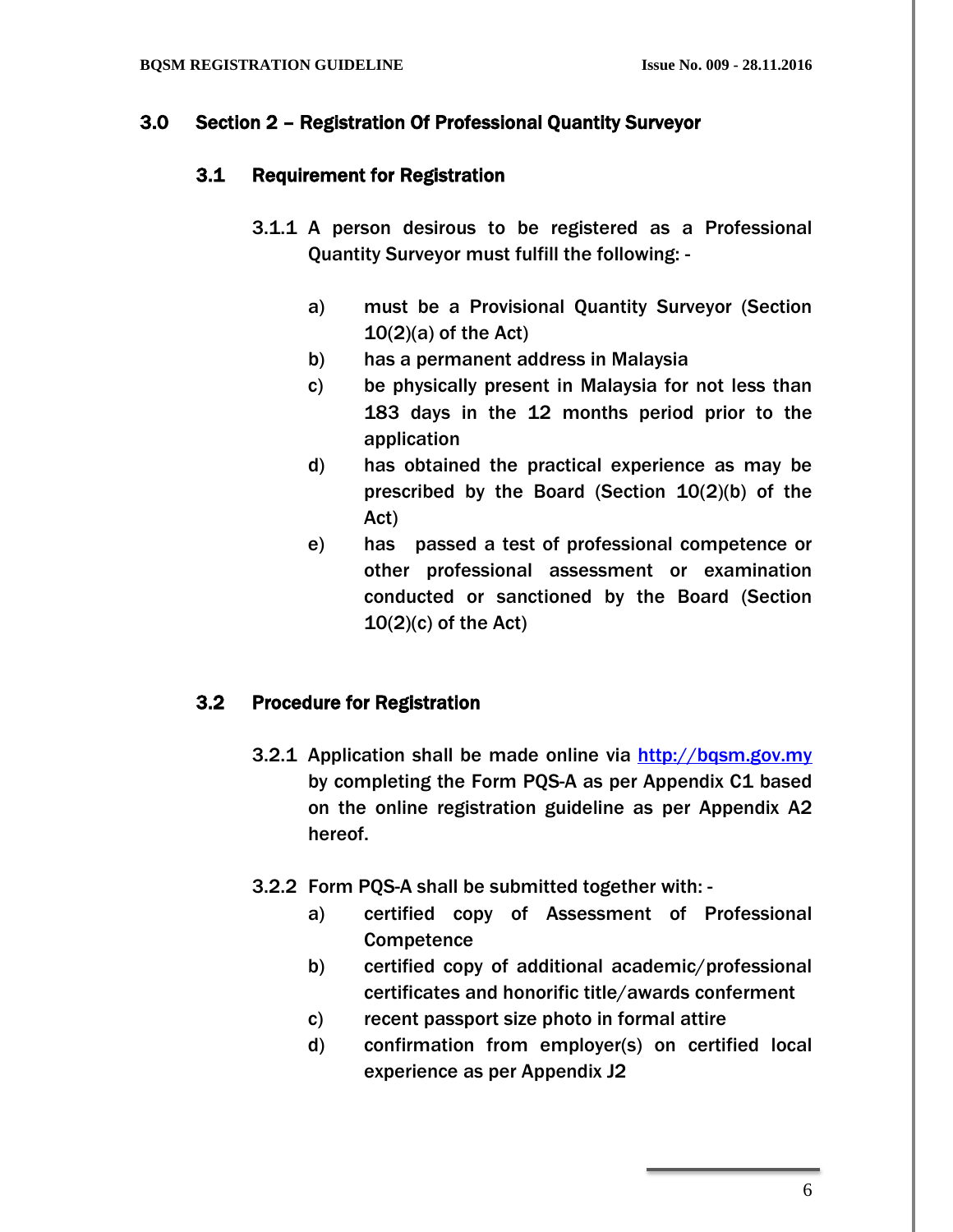- e) form of declaration by sponsor/ employer as per Appendix J3
- f) certified copy of employment permit by Immigration Department Malaysia (where applicable)
- g) name and address of employment and a copy of company's letterhead (if applicable)
- h) a non-refundable processing fee of RM100.00 and registration fee of RM300.00 in the form of crossed cheque/money order/postal order/ bank draft made payable to "LEMBAGA JURUUKUR BAHAN MALAYSIA". Payment may also be made online via internet banking.
- 3.2.3 Certification of documents shall be by a Professional/Consultant Quantity Surveyor or RISM Member/Fellow in the format as per Appendix J1 hereof.
- 3.2.4 If the application is incomplete or does not satisfy the registration requirements, a written notification shall be issued to the applicant for rectification in the format as in Appendix C2 hereof.
- 3.2.5 Complete application shall be decided by the Board within two (2) months from the date of receipt of such application.
- 3.2.6 The Board may approve the application or approve with conditions or recommend for Topping Up in the case where applications do not fully meet the registration requirements.
- 3.2.7 Applicant shall be notified of the decision of the Board in writing within one (1) month of the date of the decision.
- 3.2.8 In the event the application is rejected by the Board, the registration fee shall be returned to the applicant together with the notification of the decision of the Board.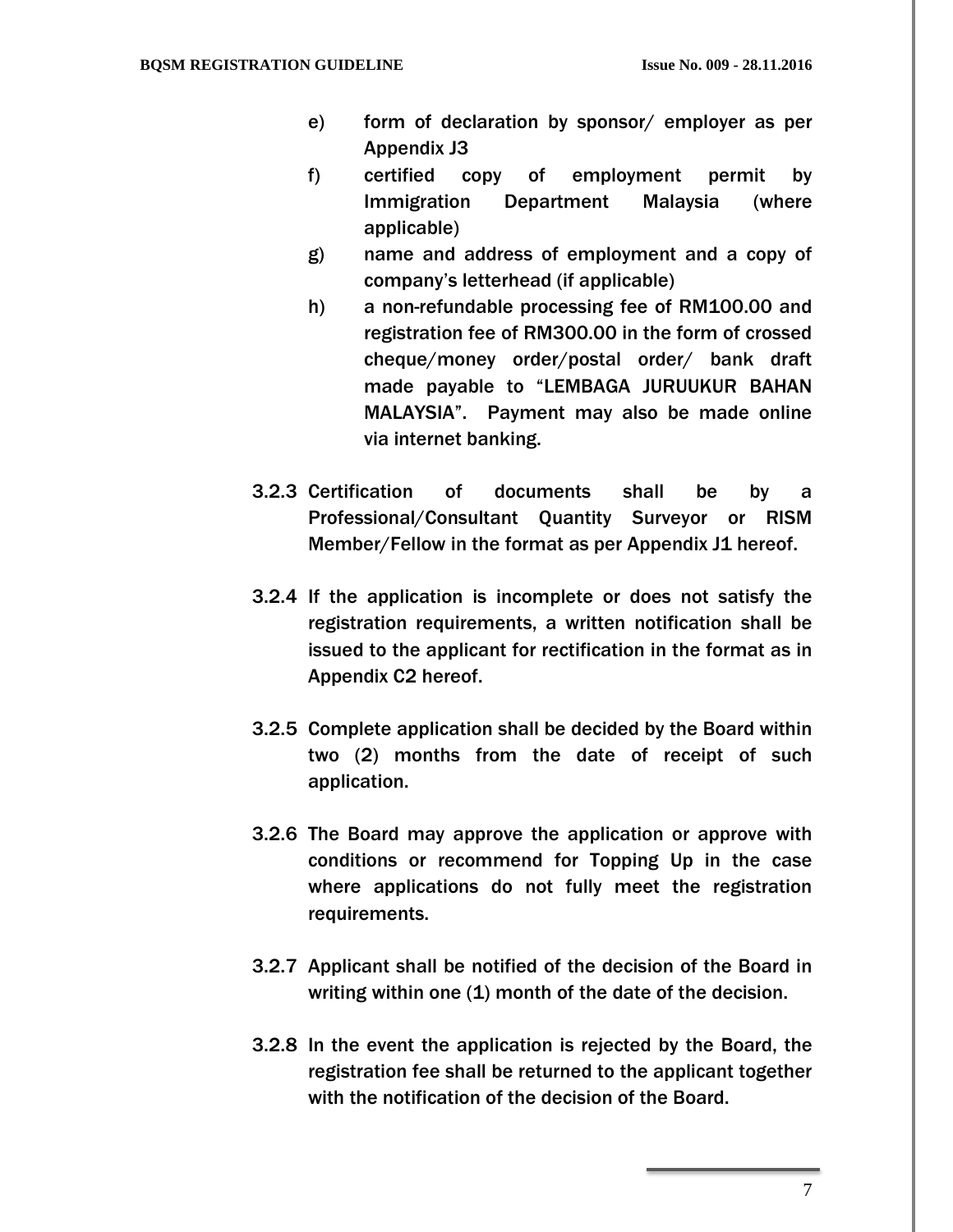- 3.2.9 Successful applicant will be given a registration number. A certificate of registration in Form PQS-B as in Appendix C3 hereof shall be issued to successful applicant.
- 3.2.10 Successful applicant will be allowed to use post-fix PQS.
- 3.2.11 The certificate of registration shall be dated on the day approved by the Board and valid until 31 December of the year issued.

### 3.3 Procedure for Renewal

- 3.3.1 Application shall be made online via http://bqsm.gov.my before  $31$ <sup>st</sup> January of the following year together with renewal fee of RM300.00 and satisfying the CPD requirement and all other requirements as determined by the Board.
- 3.3.2 In the event the application for renewal is rejected by the Board, the renewal fee less a processing fee of RM100.00 shall be returned to the applicant together with the notification for rejection.
- 3.3.3 A Professional Quantity Surveyor who does not satisfy the CPD requirement shall have his renewed registration cancelled immediately and his renewal fee shall not be returned by the Board.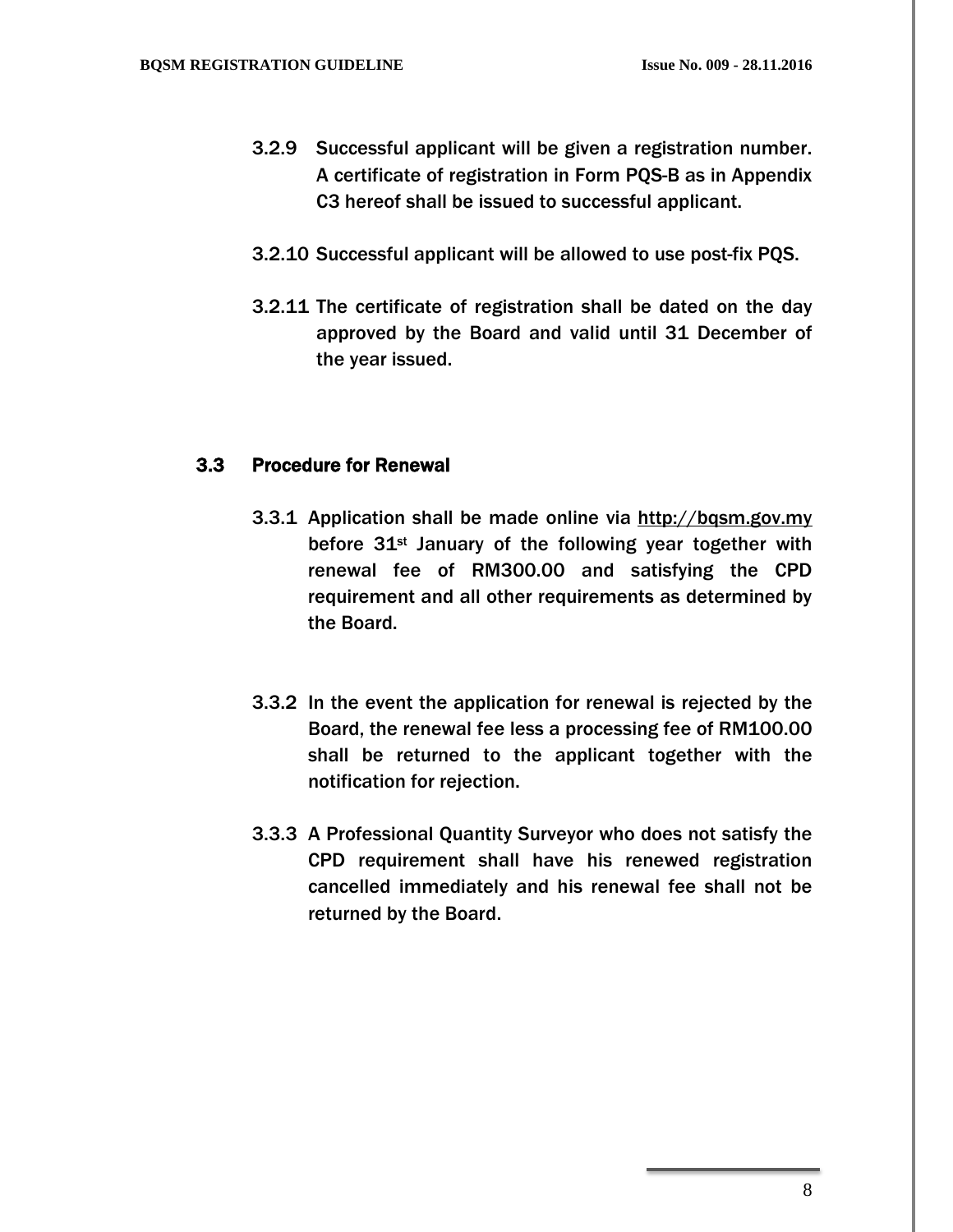# 3.4 Procedure for Reinstatement

- 3.4.1 A Professional Quantity Surveyor may reinstate his registration provided that the application for reinstatement is made within three (3) years of the expiry and upon payment of reinstatement fee as follows:-
	- (a) the total amount of renewal fees in arrears payable if registration is renewed (RM300.00 x *n* years) plus
	- (b) a re-registration fee of the same amount as that under paragraph (a) (RM300.00 x *n* years) plus
	- (c) a non-refundable processing fee of RM100.00

and satisfying the CPD requirement and all other requirements as determined by the Board.

After three (3) years of the expiry of registration, application for reinstatement of registration may be treated as though it is a new registration and requirements of application current at the time of application will apply (Section 17 of the Act).

- 3.4.2 A certificate of reinstatement will be issued upon reinstatement of the registration as in Form PQS-C in Appendix C4 hereof.
- 3.4.3 In the event the application for reinstatement is rejected by the Board, the reinstatement fee shall be returned to the applicant together with the notification for rejection.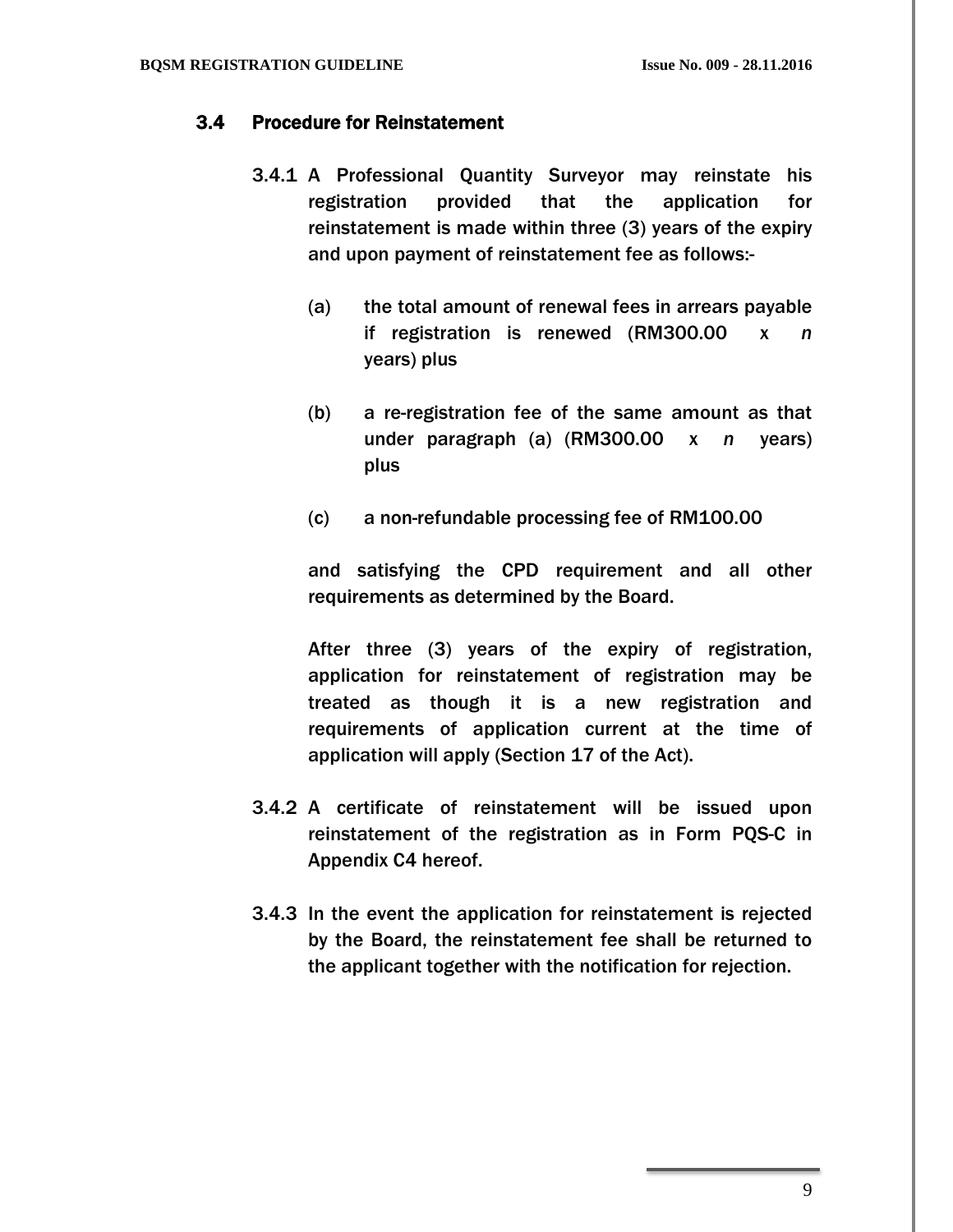#### 4.0 Section 3 – Registration of Consultant Quantity Surveyor

#### 4.1 Requirement for Registration

- 4.1.1 A person desirous to be a Consultant Quantity Surveyor must fulfill the following:
	- a) must be a Professional Quantity Surveyor (Section  $10(3)(a)$  of the Act)
	- b) has a permanent address in Malaysia
	- c) be physically present in Malaysia for not less than 183 days in the 12 months period prior to the application
	- d) has obtained the practical experience as may be prescribed by the Board (Section 10(3)(c) of the Act)
	- e) has passed a further test of professional competence or other professional assessment or examination conducted or sanctioned by the Board (Section 10(3)(d) of the Act)

# 4.2 Procedure for Registration

- 4.2.1 Application can be made in Form CQS-A as in Appendix D1 hereof. Application can also be made online via [http://bqsm.gov.my](http://bqsm.gov.my/index.php/my/download/forms) using the online registration guideline as per Appendix A2.
- 4.2.2 Form CQS-A shall be submitted together with:
	- a) confirmation from employer(s) on certified local experience as per Appendix J2
	- b) recent passport size photo in formal attire
	- c) name and address of employment and a copy of company's letterhead (if applicable)
	- d) certified copy of additional academic/professional certificates and honorific title/awards conferment.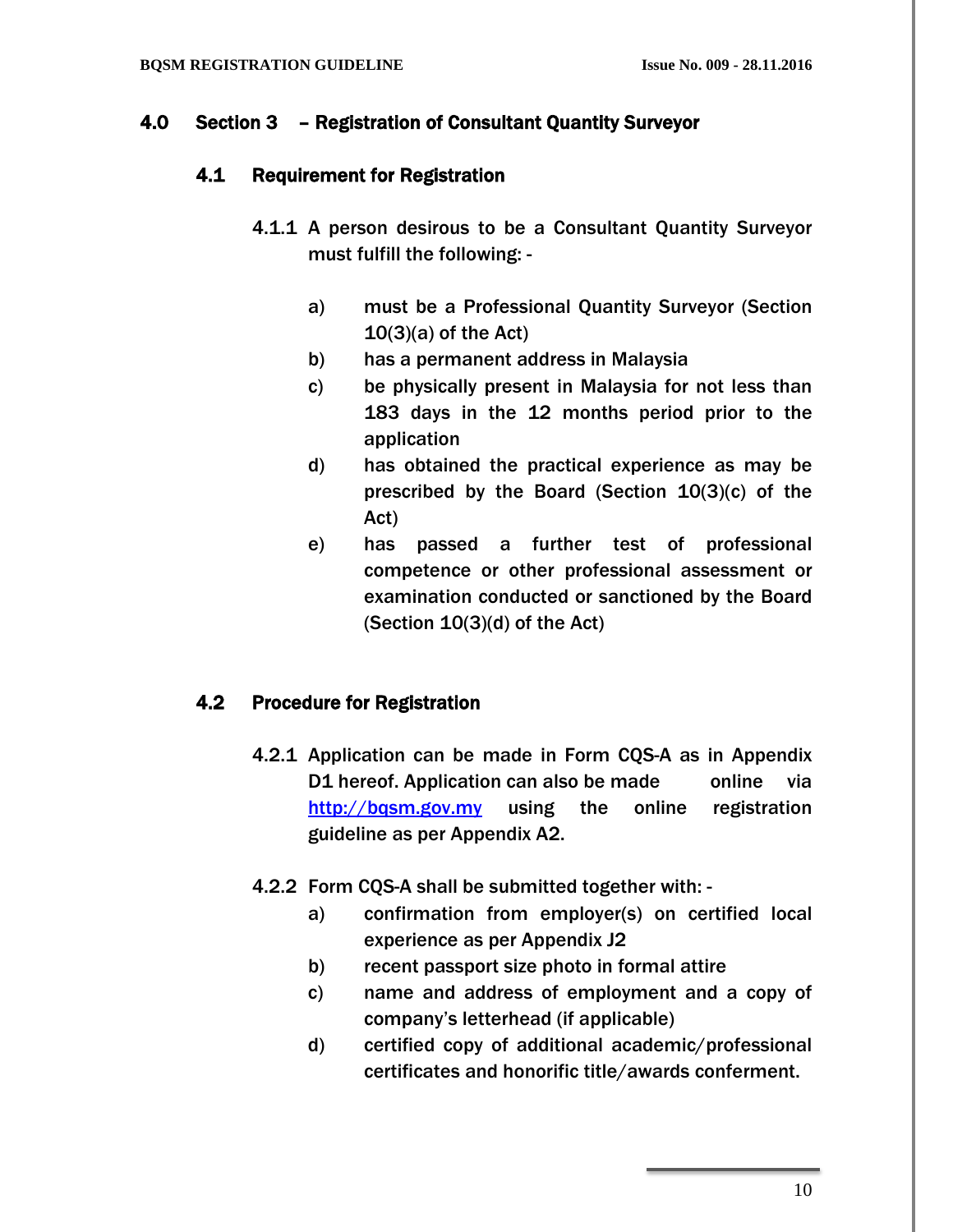- e) a non-refundable processing fee of RM100.00 and registration fee of RM400.00 in the form of crossed cheque/money order/postal order/bank draft made payable to "LEMBAGA JURUUKUR BAHAN MALAYSIA". Payment can also be made online via internet banking
- 4.2.3 Certification of documents shall be by a Professional/Consultant Quantity Surveyor or RISM Member/Fellow in the format as per Appendix J1 hereof.
- For the purpose of calculating years of employment under 4.1.1 (b), (c) or (d) hereof, the commencement date of the two or three years period shall be calculated from the date of registration as a Professional Quantity Surveyor.
- 4.2.4 If the application is incomplete or does not satisfy the registration requirements, a notification shall be issued to the applicant for rectification in the format as in Appendix D2 hereof.
- 4.2.6 Complete application shall be decided by the Board within two (2) months from the date of receipt of such application.
- 4.2.7 Applicant shall be notified of the decision of the Board in writing within one (1) month of the date of the decision.
- 4.2.8 In the event the application is rejected by the Board, the registration fee shall be returned to the applicant together with the notification of the decision of the Board.
- 4.2.9 Successful applicant will be given a registration number. A certificate of registration in Form CQS-B as in Appendix D3 hereof shall be issued to successful applicant.
- 4.2.10 Successful applicant will be allowed to use post-fix CQS.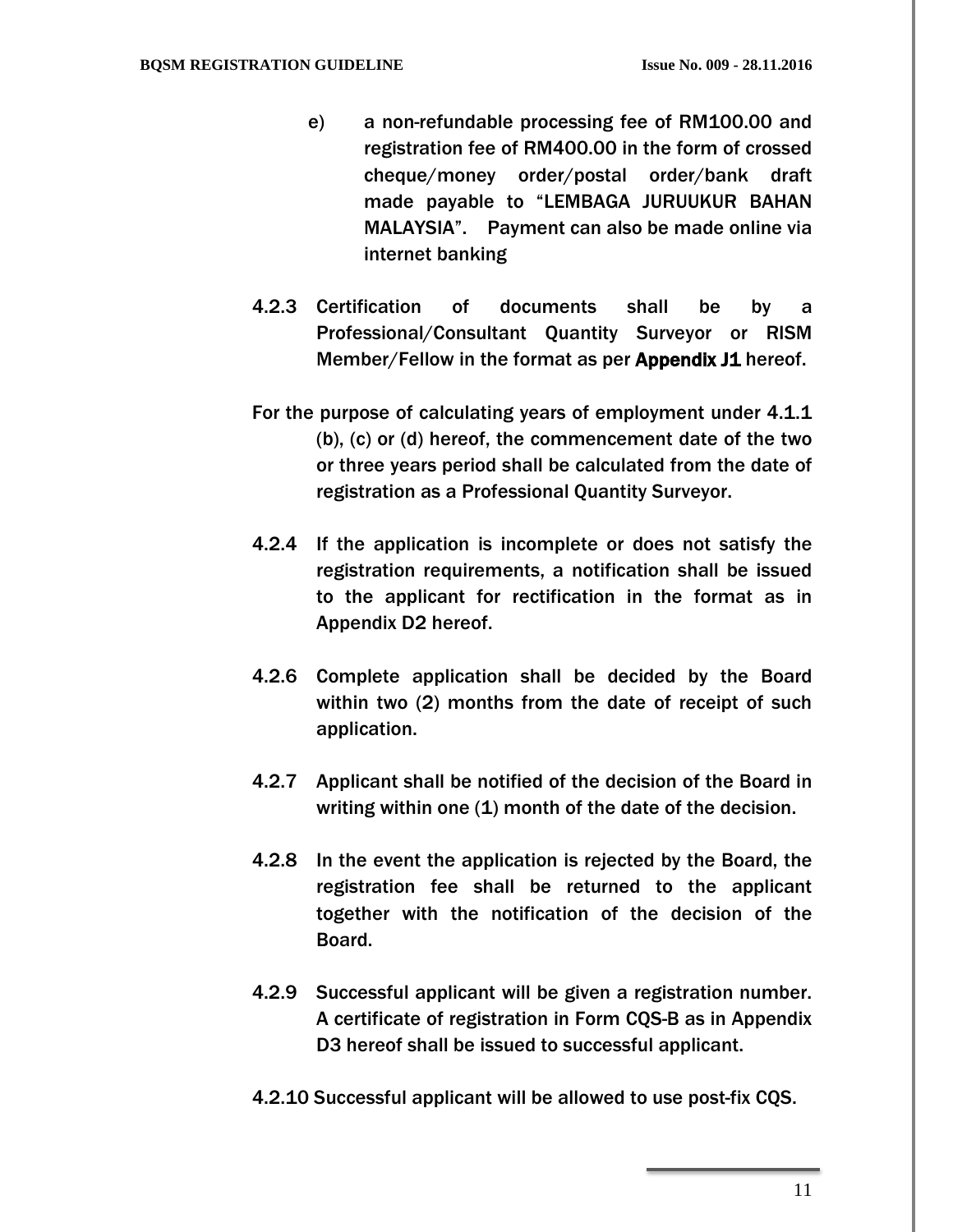4.2.11 The certificate of registration shall be dated on the day approved by the Board and valid until 31 December of the year issued.

#### 4.3 Procedure for Renewal

- 4.3.3 Application shall be made online via [http://bqsm.gov.my](http://bqsm.gov.my/reqsys_uat/public/) before 31<sup>st</sup> January of the following year together with renewal fee of RM400.00 and satisfying the CPD requirement and all other requirements as determined by the Board.
- 4.3.4 In the event the application for renewal is rejected by the Board, the renewal fee less a processing fee of RM100.00 shall be returned to the applicant together with the notification for rejection.
- 4.3.5 A Consultant Quantity Surveyor who does not satisfy the CPD requirement shall have his renewed registration cancelled immediately and his renewal fee shall not be returned by the Board.

# 4.4 Procedure for Reinstatement

- 4.4.1 A Consultant Quantity Surveyor may reinstate his registration provided that the application for reinstatement is made within three (3) years of the expiry and registration upon payment of reinstatement fee as follows:-
	- (a) the total amount of renewal fees in arrears payable if registration is renewed (RM400.00 x *n* years) plus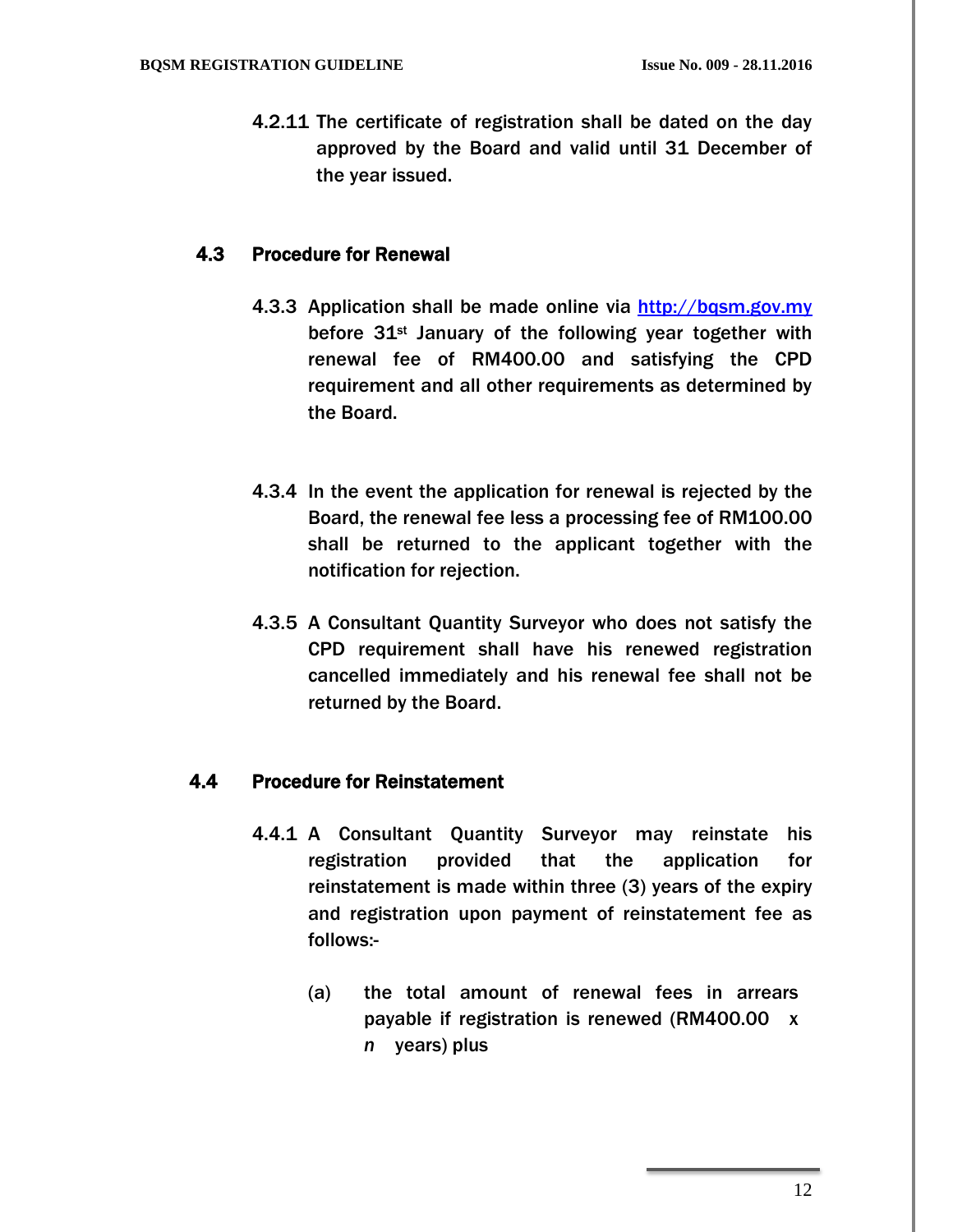- (b) a re-registration fee of the same amount as that under paragraph (a) (RM400.00 x *n* years) plus
- (c) a non-refundable processing fee of RM100

and satisfying the CPD requirement and all other requirements as determined by the Board.

After three (3) years of the expiry of registration, application for reinstatement of registration may be treated as though it is a new registration and requirements of application current at the time of application will apply (Section 17 of the Act).

- 4.4.2 A certificate of reinstatement will be issued upon reinstatement of the registration as in Form CQS-C in Appendix D4 hereof.
- 4.4.3 In the event the application for reinstatement is rejected by the Board, the reinstatement fee shall be returned to the applicant together with the notification for rejection.

#### 5.0 Section 4 – Registration Of Quantity Surveying Technologist

#### 5.1 Requirement for Registration

- 5.1.1 A person desirous to be registered as a Quantity Surveying Technologist must fulfill the following:-
	- (a) holds a qualification that is recognised by the Board (Section 10A(1) of the Act) as follows :
		- (i) Non-Accredited QS Degree
		- (ii) Cognate Degree (with QS)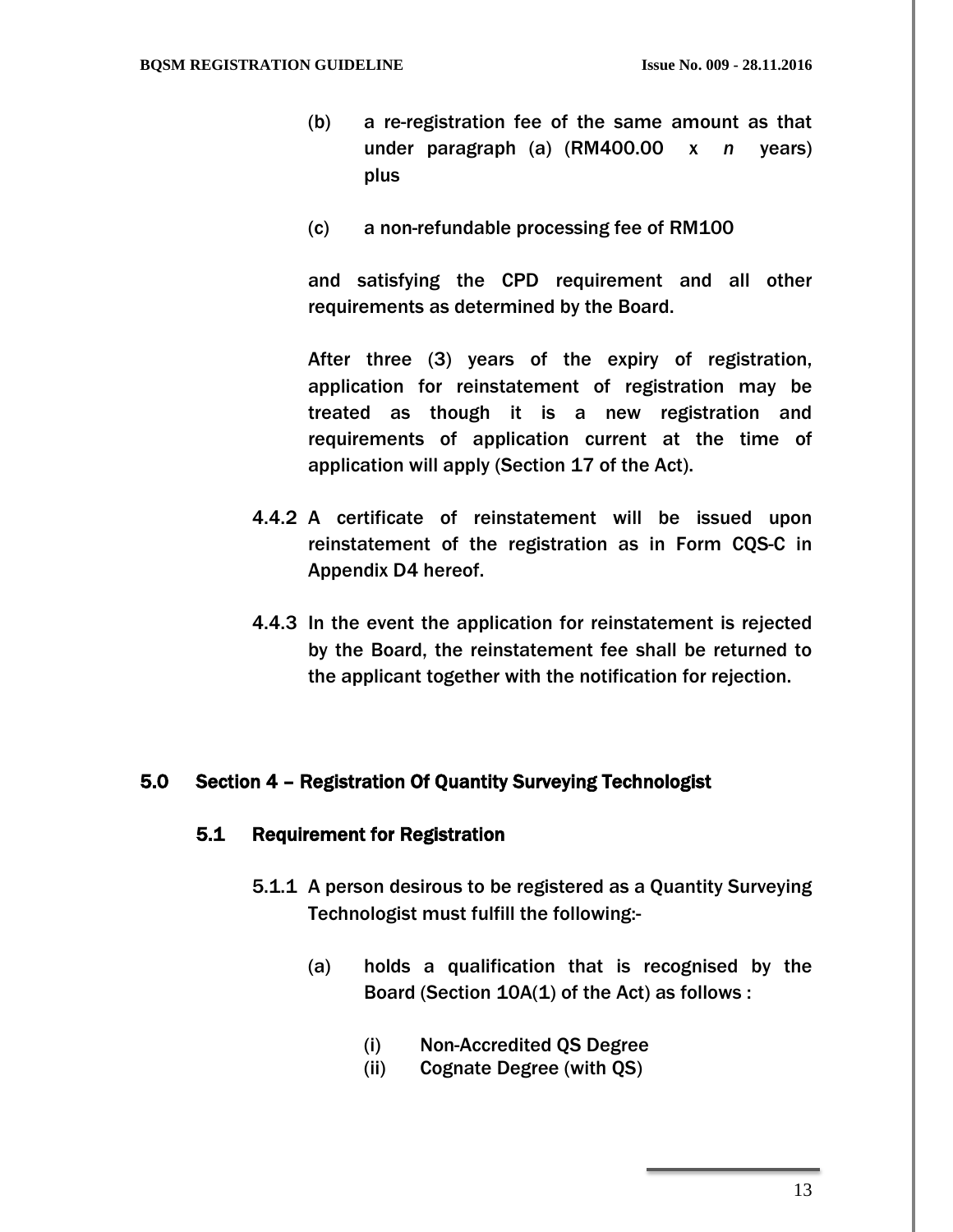- (iii) Recognised Diploma in QS with the following requirements :
	- RISM Probationer Member
	- Working in related construction industries companies
	- Passed at least 3 papers in RISM Direct Final Exam consist of :
		- (1) Professional Practice
		- (2) Measurement (2 papers)
- (b) has a permanent address in Malaysia
- (c) currently working in quantity surveying related field
- 5.1.2 The List of Recognized Qualifications approved by the Board can be obtained from the Board website at [http://www.bqsm.gov.my.](http://www.bqsm.gov.my/)

#### 5.2 Procedure for Registration

- 5.2.1 Application shall be made online via [http://bqsm.gov.my](http://bqsm.gov.my/reqsys_uat/public/) by completing the Form Form QST-A as per Appendix E1 based on the online registration guideline as per Appendix A2 hereof.
- 5.2.2 Form QST-A shall be submitted together with:-
	- (a) duly completed education history form
	- (b) certified copy of SPM/STPM/A-Level certificates or equivalents
	- (c) certified copy of degree and diploma/certificate or professional examination certificate (where applicable)
	- (d) certified copy of full examination transcript from first year to final year of degree/diploma/certificate (where applicable)
	- (e) form of declaration by sponsor (where applicable)
	- (f) certified copy of IC/passport
	- (g) certified copy of certificate of membership of professional bodies/institution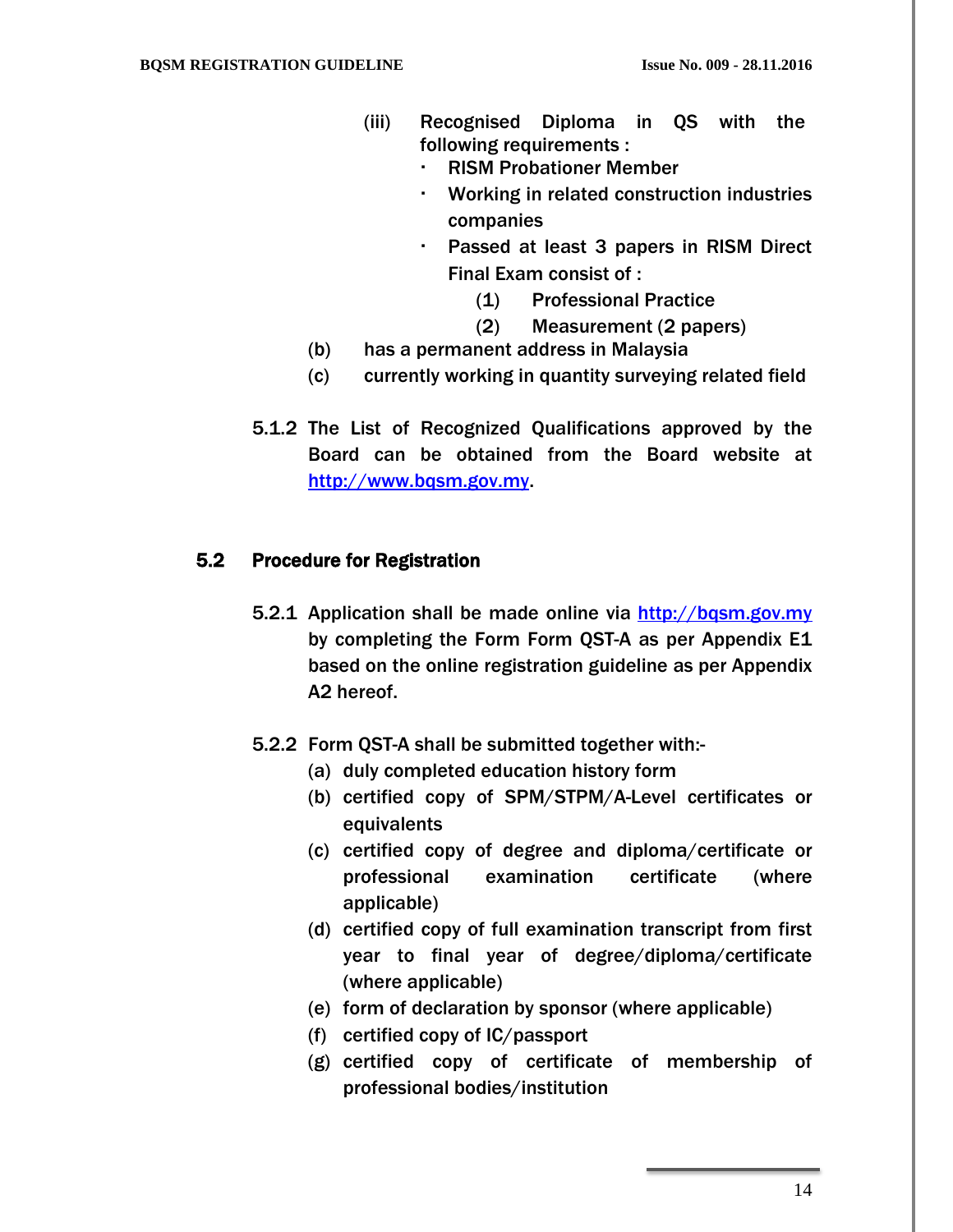- (h) recent passport size photo in formal attire
- (i) a non-refundable processing fee of RM50.00 and registration fee of RM100.00 in the form of crossed cheque/money order/postal order /bank draft made payable to "LEMBAGA JURUUKUR BAHAN MALAYSIA". Payment can also be made online via internet banking.
- 5.2.3 Certification of documents shall be by a Professional/Consultant Quantity Surveyor or RISM Member/Fellow in the format as per Appendix J1 hereof.
- 5.2.4 Declaration by Sponsor shall be in accordance with format as in Appendix J3 hereof.
- 5.2.5 If the application is incomplete or does not satisfy the registration requirements, a notification shall be issued to the applicant for rectification in the format as in Appendix E2 hereof.
- 5.2.6 Complete application shall be decided by the Board within two (2) months from the date of receipt of such application.
- 5.2.7 Applicant shall be notified of the decision of the Board in writing within one month of the date of the decision.
- 5.2.8 In the event the application is rejected by the Board, the registration fee shall be returned to the applicant together with the notification of the decision of the Board.
- 5.2.9 Successful applicant will be given a registration number. A certificate of registration in Form QST-B, which is in Appendix E3 hereof shall be issued to successful applicant.
- 5.2.10 Successful applicant will be allowed to use post-fix QST.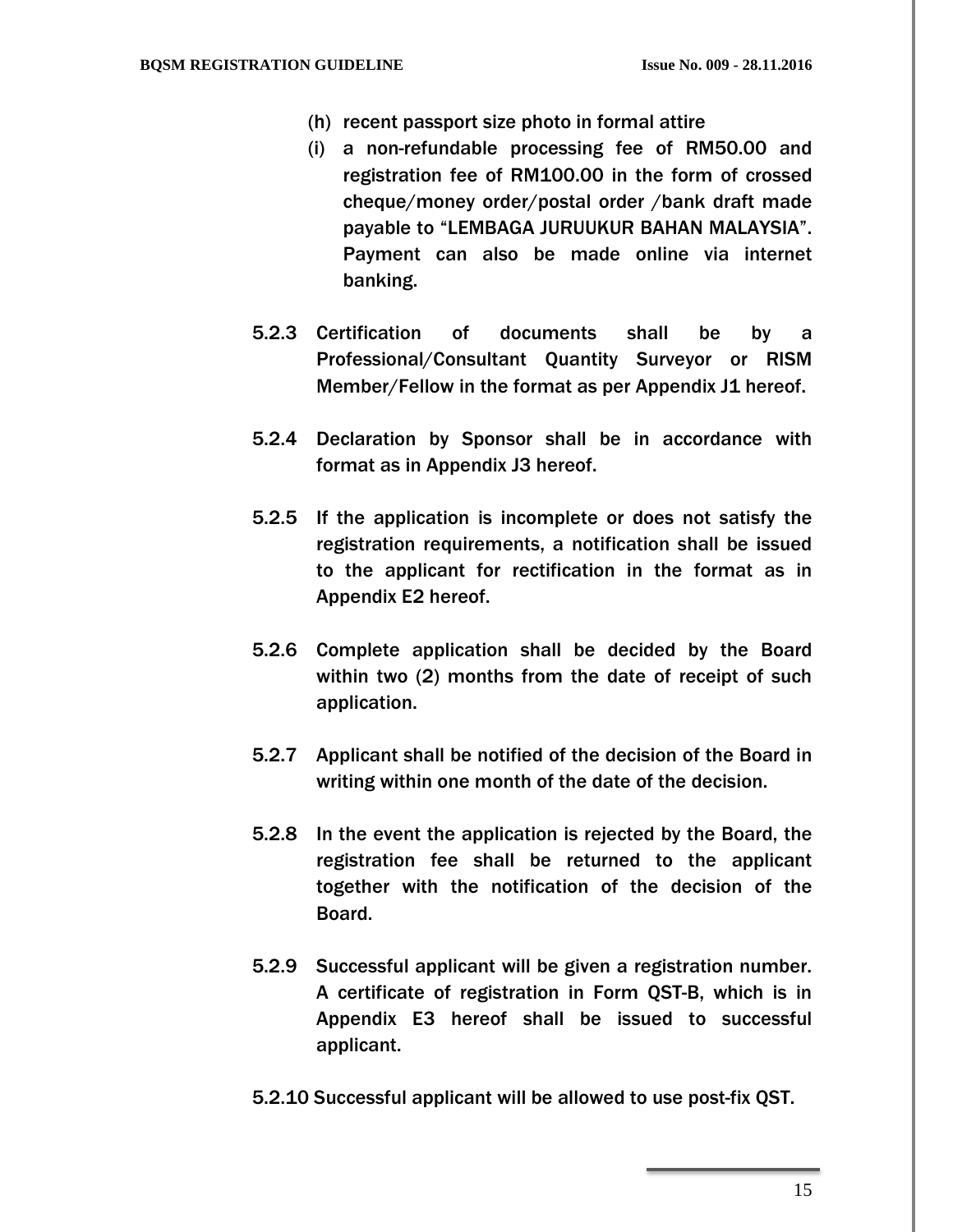5.2.11 The certificate of registration shall be dated on the day approved by the Board and valid until 31 December of the year issued.

#### 5.3 Procedure for Renewal

- 5.3.1 Application shall be made online via [http://bqsm.gov.my](http://bqsm.gov.my/reqsys_uat/public/) before the 31<sup>st</sup> January of the following year together with renewal fee of RM100.00 and satisfying the CPD requirement and all other requirements as determined by the Board.
- 5.3.2 In the event the application for renewal is rejected by the Board, the renewal fee less a processing fee of RM50.00 shall be returned to the applicant together with the notification for rejection.
- 5.3.3 A Quantity Surveying Technologist who does not satisfy the CPD requirement shall have his renewed registration cancelled immediately and his renewal fee shall not be returned by the Board.

# 5.4 Procedure for Reinstatement

- 5.4.1 A Quantity Surveying Technologist may reinstate his registration provided that the application for reinstatement is made within three (3) years of the expiry and upon payment of reinstatement fee as follows:-
	- (a) the total amount of renewal fees in arrears payable if registration is renewed (RM100.00 x *n* years) plus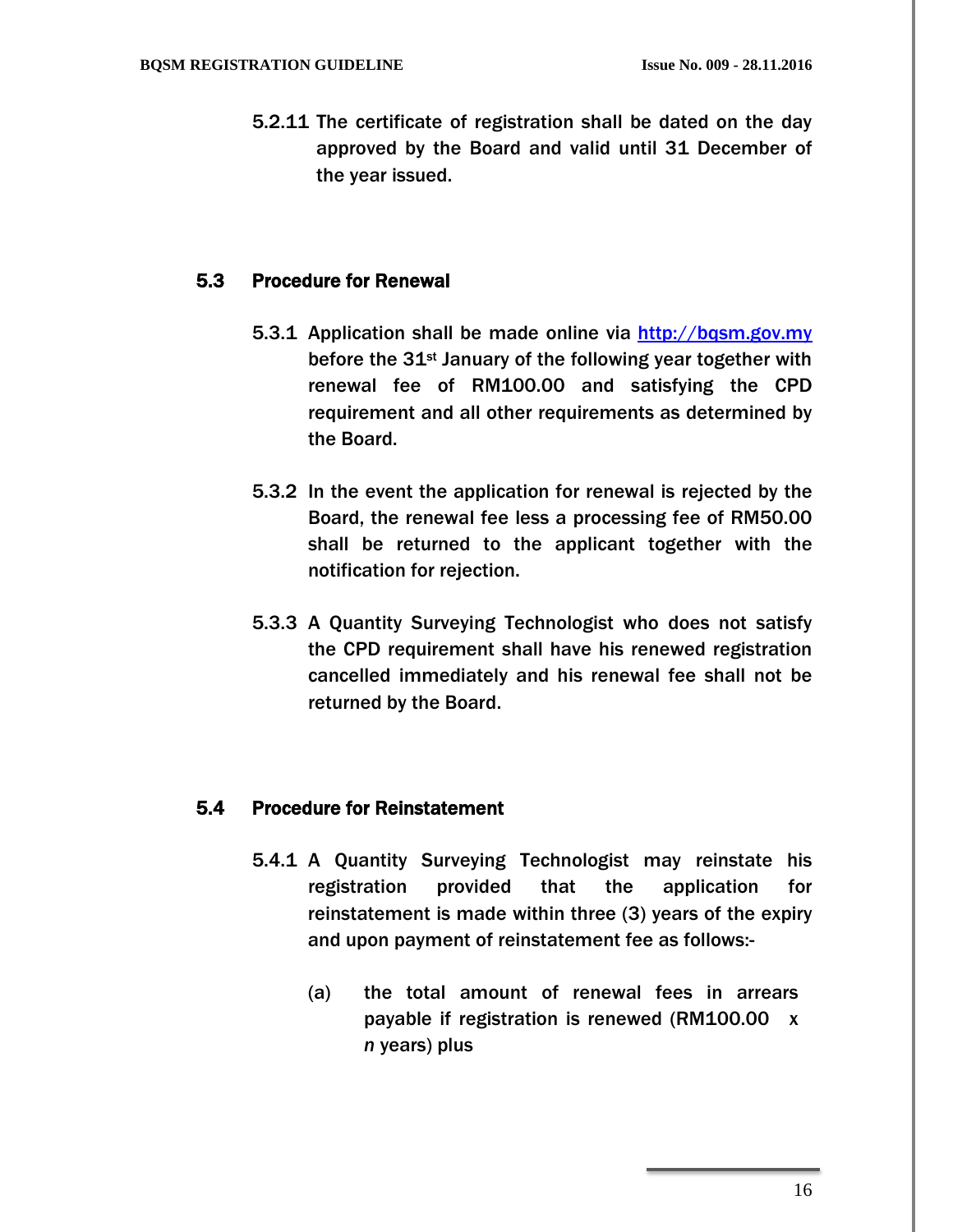- (b) a re-registration fee of the same amount as that under paragraph (a) (RM100.00 x *n* years) plus
- (c) A non-refundable processing fee of RM50.00

and satisfying the CPD requirement and all other requirements as determined by the Board.

After three (3) years of the expiry of registration, application for reinstatement of registration may be treated as though it is a new registration and requirements of application current at the time of application will apply (Section 17 of the Act).

- 5.4.2 A certificate of reinstatement will be issued upon reinstatement of the registration as in Form QST-C in Appendix E4 hereof.
- 5.4.3 In the event the application for reinstatement is rejected by the Board, the reinstatement fee shall be returned to the applicant together with the notification for rejection.

#### 6.0 Section 5 – Registration Of Consulting Quantity Surveying Practice

#### 6.1 Requirement For Registration

- 6.1.1 In the case of a sole proprietorship, the Principal shall be:
	- a) a Consultant Quantity Surveyor,
	- b) shall be residing and practising in Malaysia and physically present in Malaysia for not less than 183 days in any one calendar year, and
	- c) not be under any other full time employment
- 6.1.2 In the case of a partnership,
	- a) all the partners shall be a Consultant Quantity Surveyor, where at least one partner shall be practising full time in the firm,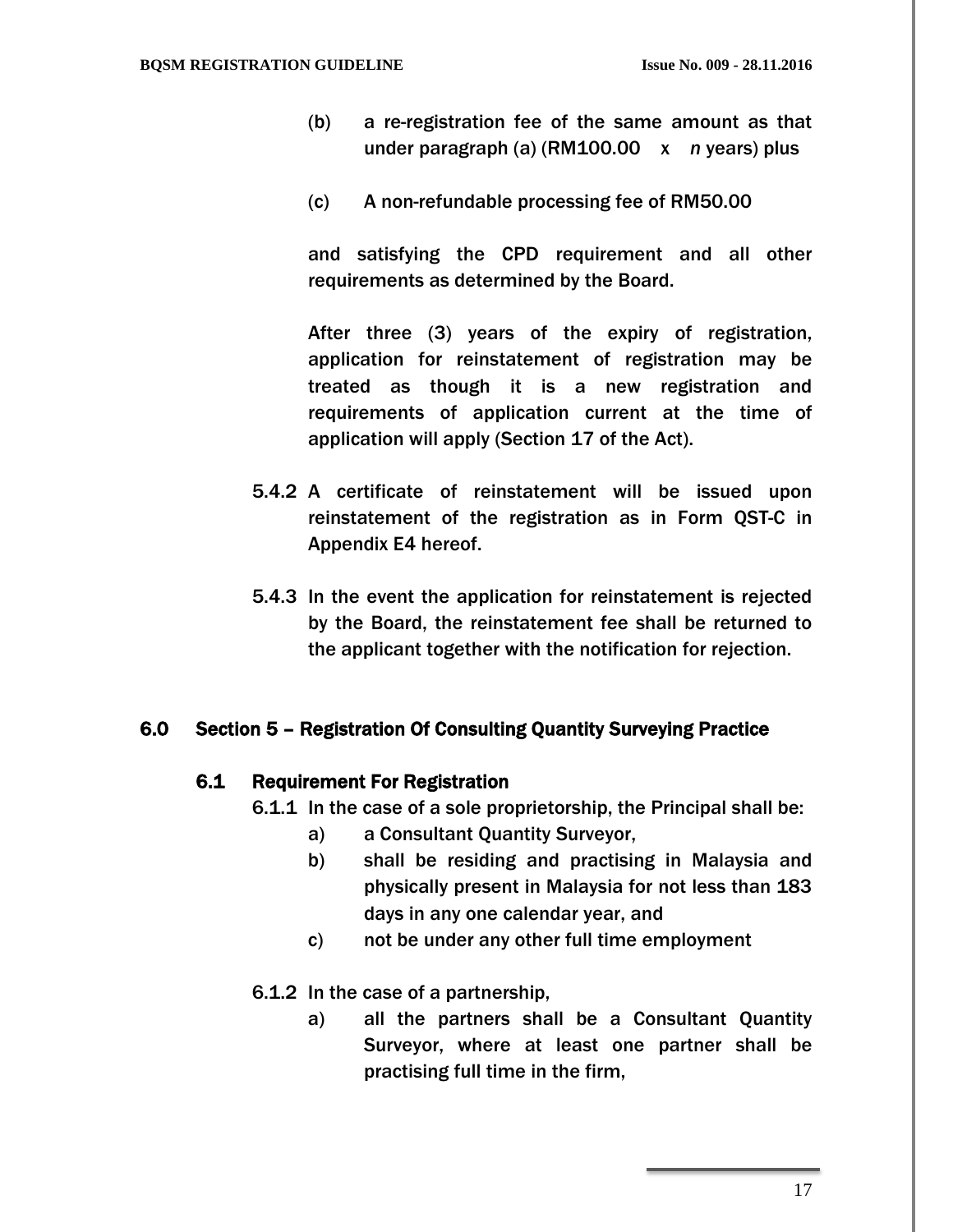- b) the partner practicing full time shall be residing and practising in Malaysia and physically present in Malaysia for not less than 183 days in any one calendar year, and not practising full time in another firm, and
- c) the partner practising full time shall be the majority shareholder of the partnership.
- 6.[1](#page-19-0).3 In the case of a body corporate, it<sup>1</sup> -
	- (a) shall have
		- (i) board of directors where at least  $2/3$  of its members are Consultant Quantity Surveyors;
		- (ii) at least 70% of its share equity be held by Consultant Quantity Surveyors and the remaining share equity may be held by anybody, person or bodies
		- (iii) a minimum paid up capital of RM 50,000.00
	- (b) the day-to-day affairs of the body corporate shall be under the control and management of a person who –
		- (i) is a Consultant Quantity Surveyor; and
		- (ii) is authorized under a resolution of the board of directors of the body corporate to make all final quantity surveying decisions on behalf of the body corporate in respect of the requirements under this Act or any other law relating to the supply of quantity surveying services by the body corporate; and
		- (iii) must possess the necessary expertise, and

 $\overline{a}$ 

<span id="page-19-0"></span>section 6.1.3 is applicable to LLP except item 6.1.3 (b)(ii)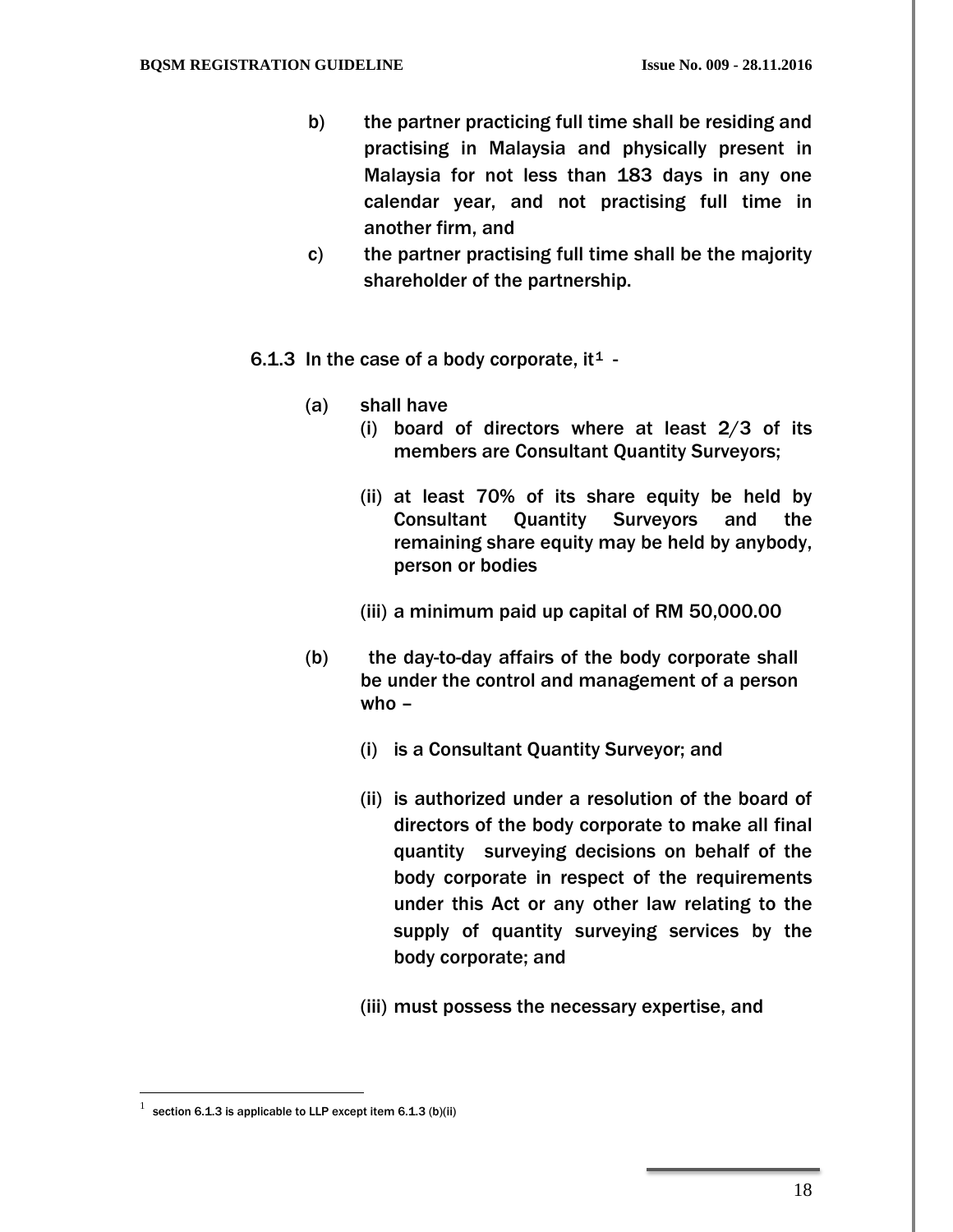- (iv) shall be residing and practicing in Malaysia and physically present in Malaysia for not less than 183 days in any one calendar year.
- 6.1.4 A Consultant Quantity Surveyor may be appointed as a director of a Consulting Quantity Surveying Practice without holding any equity. However, it is compulsory for the shareholder who are Consultant Quantity Surveyor to be director of the said firm.
- 6.1.5 The name of a Consulting Quantity Surveying Practice shall be approved by the Board. The name of a sole proprietorship shall reflect the name of the principal of the firm and the professional name; i.e. '…… QS Consult' in English or 'Perunding Ukur Bahan…..' in Bahasa Malaysia. It shall comply with all requirements of Suruhanjaya Syarikat Malaysia (SSM).
- 6.1.6 Consulting Quantity Surveying Practices are allowed to set up branches as follows[2](#page-20-0) :
	- (i) Sole Proprietor : 2 branches
	- (ii) Partnership : 4 branches
	- (iii) Body Corporate : unlimited

All branches shall be managed by a Professional Quantity Surveyor or Consultant Quantity Surveyor. Principal of a sole proprietorship is not allowed to be a branch manager. Non-full time partners or directors are allowed to be branch managers.

Number of branch offices allowed for each branch manager to manage are:

- (i) Non-full time partners : 4 branches
- (ii) Non full time directors : unlimited
- (iii) Staff who are Professional/Consultant Quantity Surveyors : 1 branch only for each staff

A project site office shall not be construed as a branch office.

 $\overline{a}$ 

<span id="page-20-0"></span> $^{2}$  Board Meeting 17.12.2015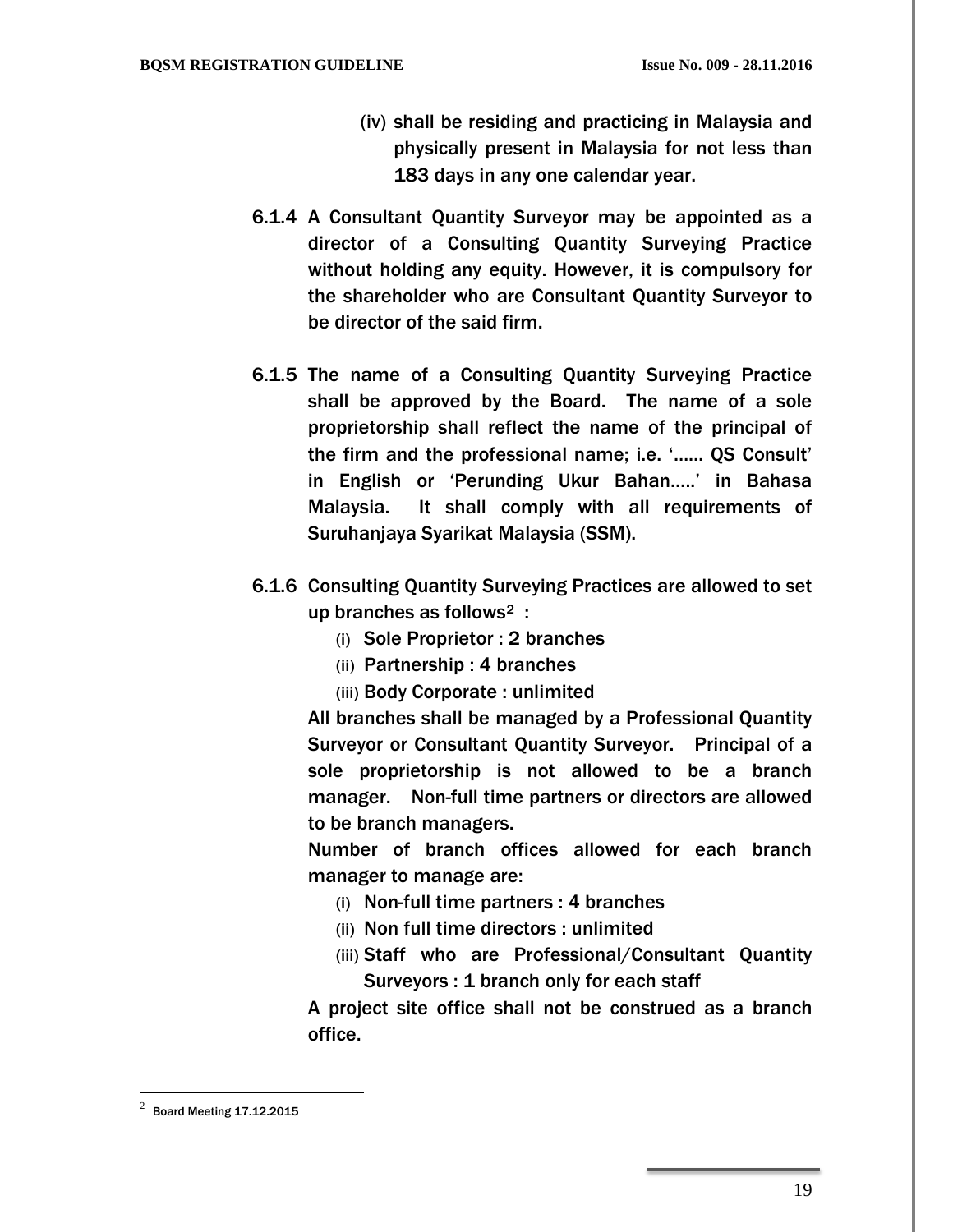6.1.7 The principal/partner/director of a Consulting Quantity Surveying Practice applying for permit to practice and new partner/director appointed in an existing firm must attend a compulsory programme `Essentials for Directors' organized by the Board within the year after approval of the permit or before the renewal of the permit for the following year. Principal/partner/director applying for permit to practice who have attended the said programme is exempted.

The number of practices permitted by the Board to each individual Consultant Quantity Surveyor to practise shall be a maximum of two (2) practices with the various combinations. However, consent in writing from the other partner(s) or director(s) is required.

In the case of a sole proprietorship, the principal is allowed to have only one Consulting Quantity Surveying Practice.

6.1.8 All principal/partner/director of a Consulting Quantity Surveying Practice must have a valid current registration as a Consultant Quantity Surveyor. In the event the registration status of any principal/partner/director of the Consulting Quantity Surveying Practice has lapsed, then the principal/partner/director of the Consulting Quantity Surveying Practice has to first reinstate his registration status with the Board before the application for registration of Consulting Quantity Surveying Practice can be considered by the Board.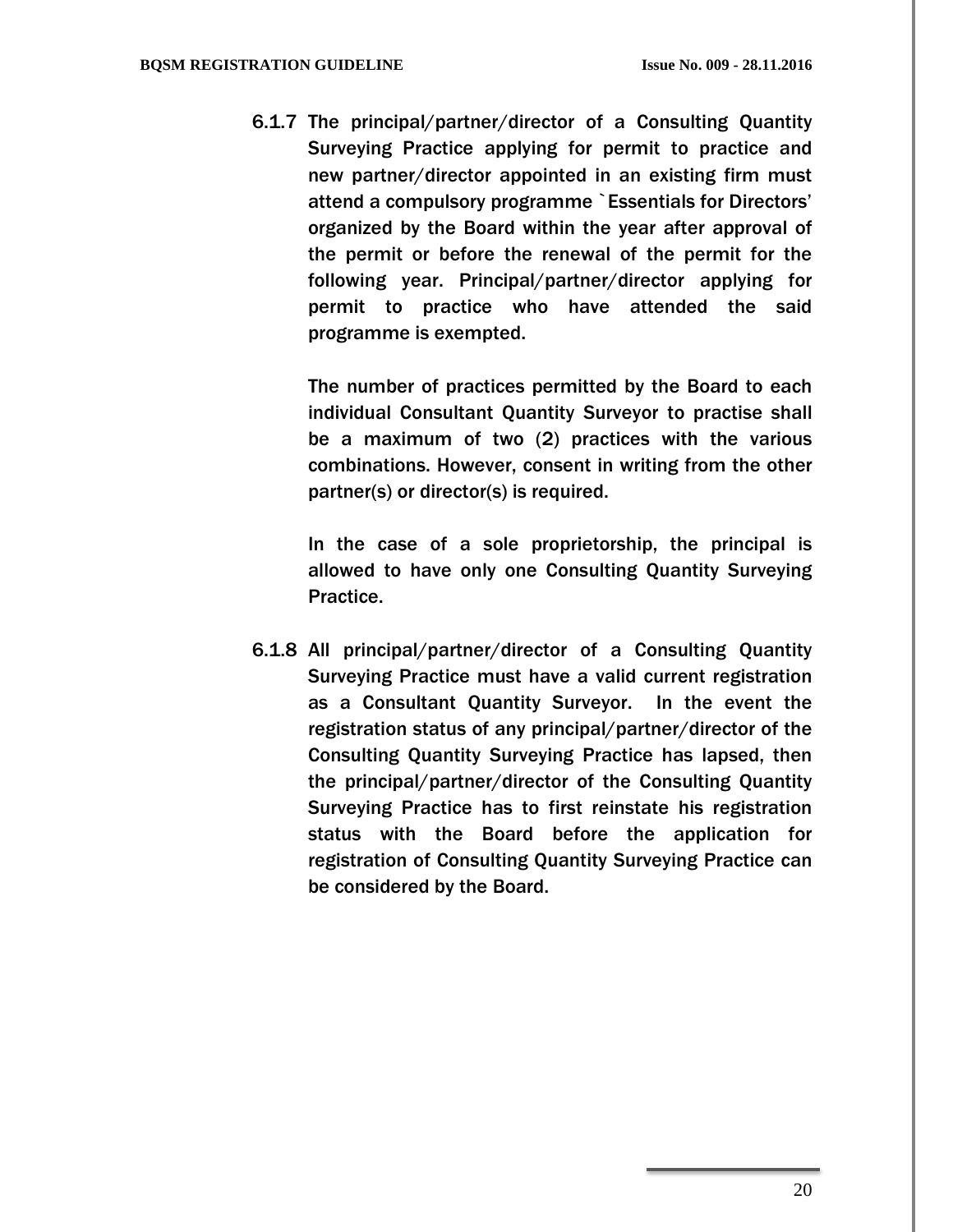6.1.9 All letterheads of the firm or body corporate must display its BQSM permit number, address(es) of all the BQSM registered branch office(s), name of the principal or all the partners or all the directors of the Consultant Quantity Surveying Practice together with their professional abbreviations and position in the firm or body corporate.

> All branch office letterheads must display its respective branch registration permit number, its address and name and the professional abbreviations of the branch manager managing the respective branch office. The permit number and address of the head office of the Consulting Quantity Surveying Practice should also be displayed in the branch office letterhead.

### 6.2 Procedure for Registration

- 6.2.1 Application can be made in Form CQSP-A1 as in Appendix F1 hereof. Application can also be made online via http://bgsm.gov.my using the online registration guideline as per attached in Appendix A2.
- 6.2.2 Form CQSP-A1 shall be submitted together with :-
	- (a) A non-refundable processing fee of RM100.00 and registration fee of RM2,000.00 in the form of crossed cheque/ money order/ postal order/ bank draft made payable to "LEMBAGA JURUUKUR BAHAN MALAYSIA". Payment can also be made online via internet banking.
	- (b) Copy of qualification of Sole Proprietor/ all Partners/ all Directors
	- (c) Registration Certificate of Sole Proprietor/ Partners/ Directors as a Consultant Quantity Surveyor
	- (d) Statutory Declaration in the presence of Commissioner of Oath from Sole Proprietor/ Partners/ Directors as per Appendix J4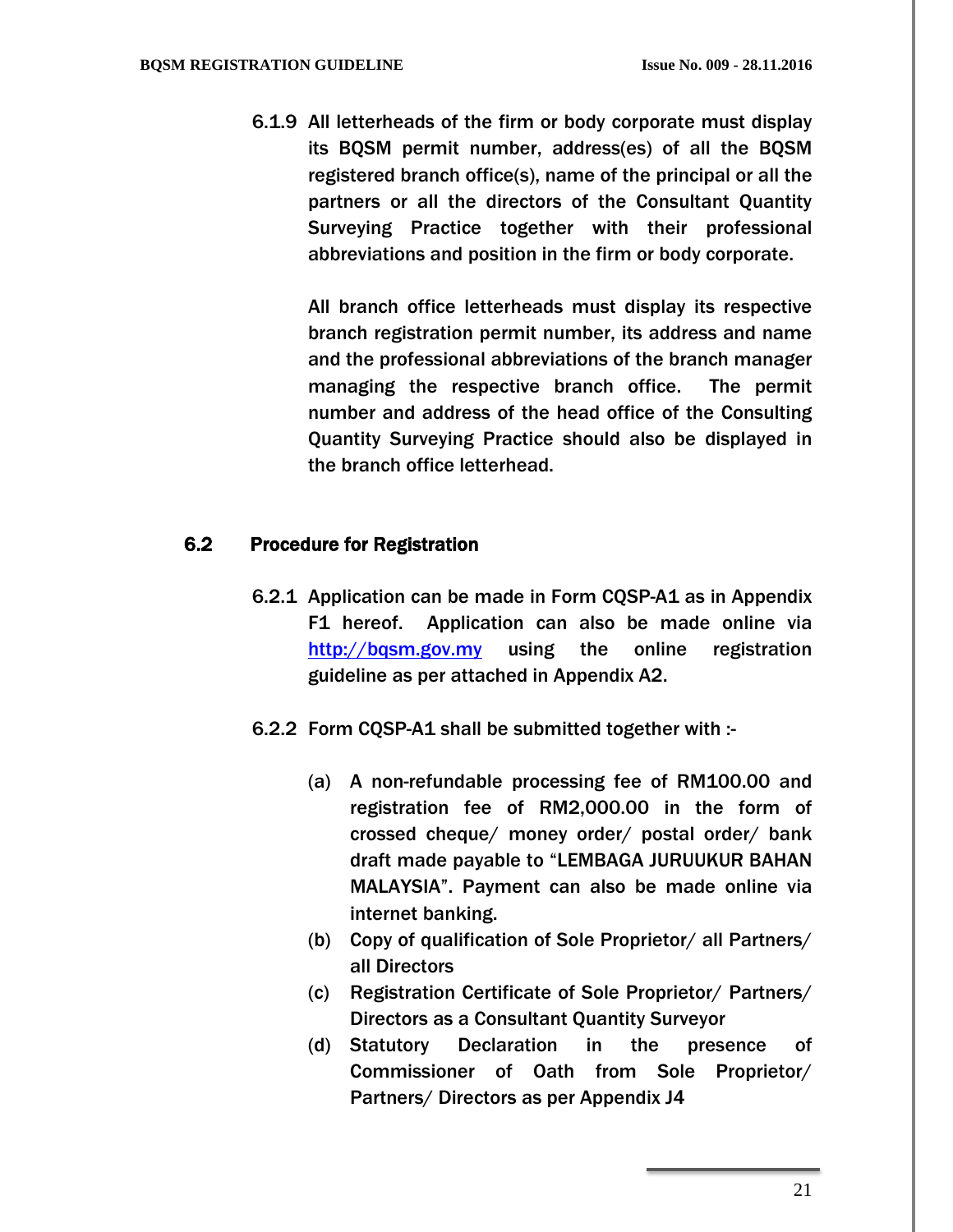- (e) In the case of Sole Proprietorship, letter of resignation/ retirement or letter of undertaking of resignation within six (6) months from the principal (if he is still under employment)
- (f) In the case of Partnership and Body Corporate, Partnership Agreement/Memorandum of Articles of Association (MAA) as the case may be with the object as specified in Appendix F2 and duly certified by the Commission of Companies or Company Secretary or a Consultant/Professional Quantity Surveyor or RISM Member/Fellow who does not have a vested interest in the firm.
- (g) In the case of Body Corporate, a copy of Form 24 & Form 49 duly certified by the Commission of Companies or Company Secretary.

Hardcopy of the supporting documents for the online application must be submitted within 2 weeks of the submission of the application.

- 6.2.3 If the application is incomplete or does not satisfy the requirement, a notification shall be issued to the applicant for rectification in the format as in Appendix H1 hereof.
- 6.2.4 Applicant shall be called to attend an interview with the Registration and Qualifications Committee.
- 6.2.5 Application shall be decided by the Board within 3 months of the receipt of complete documentation.
- 6.2.6 Applicant shall be notified in writing within one month of the date of the decision of the Board.
- 6.2.7 In the event the application is rejected by the Board, the registration fee shall be returned to the applicant together with the notification of the decision of the Board.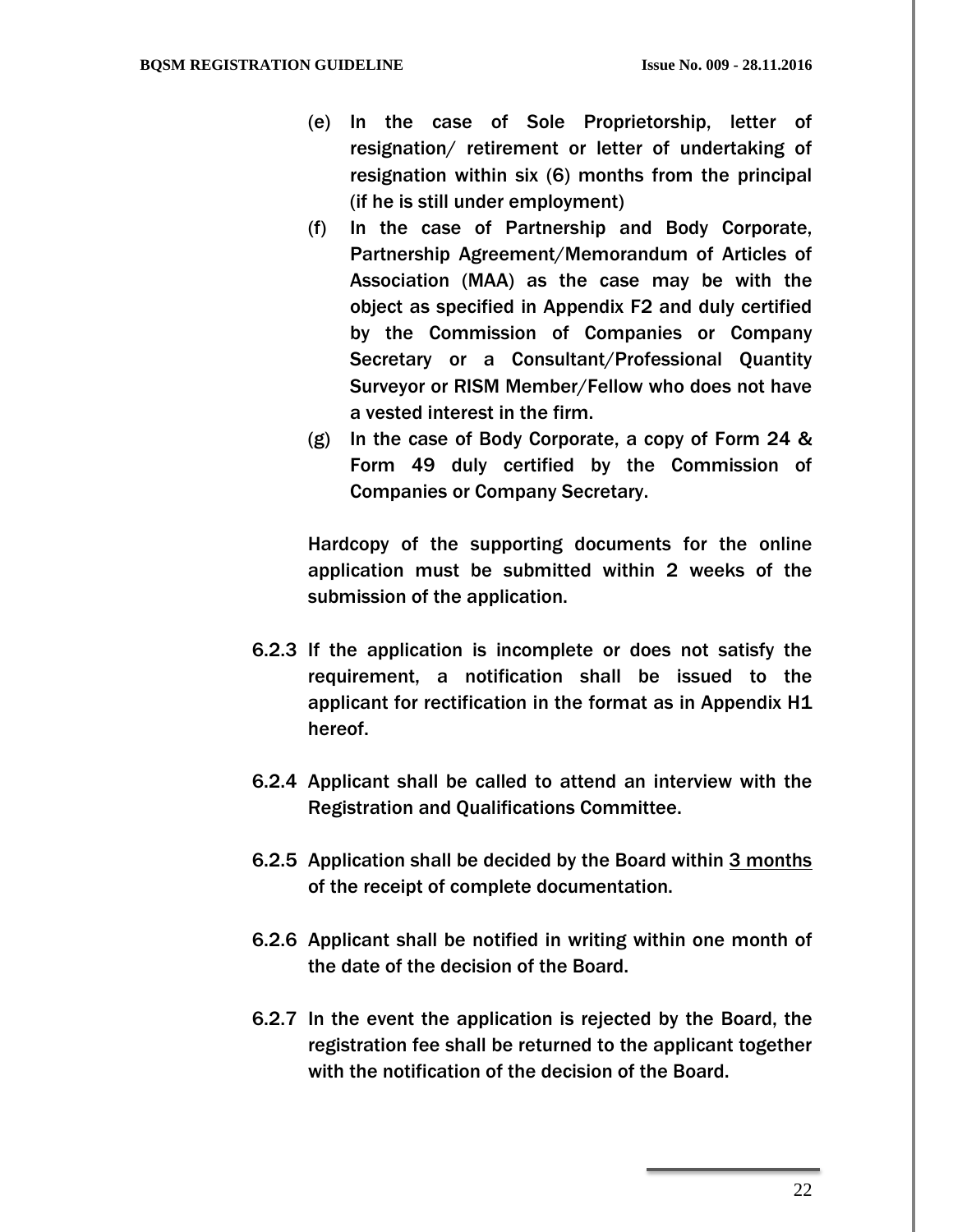6.2.8 Successful applicant will be given a permit number to practice and the registration permit which must be displayed in the head office at all times. A permit shall be issued to successful applicant as in Form CQSP-A2 in Appendix F3 hereof.

#### 6.3 Procedure for Opening Branch Office

- 6.3.1 Application for opening branch office can be made in Form BR1 as in Appendix H2 subjected to item 6.1.6 of this guidelines.
- 6.3.2 Form BR1 shall be submitted together with a registration fee of RM300.00 in the form of crossed cheque/money order/postal order /bank draft made payable to "LEMBAGA JURUUKUR BAHAN MALAYSIA". Payment can also be made online via internet banking.
- 6.3.3 Application shall be decided by the Board within 3 months of the receipt of complete documentation.
- 6.3.4 Applicant shall be notified in writing within one month of the date of the decision of the Board.
- 6.3.5 Successful applicant will be given a branch registration permit number and the branch registration permit which must be displayed in the branch office at all times. The branch registration permit shall be in Form CQSP-A2(BR) which is attached in Appendix F5 hereof.
- 6.3.6 In the event the application is rejected by the Board, the registration fee shall be returned to the applicant together with the notification of the decision of the Board.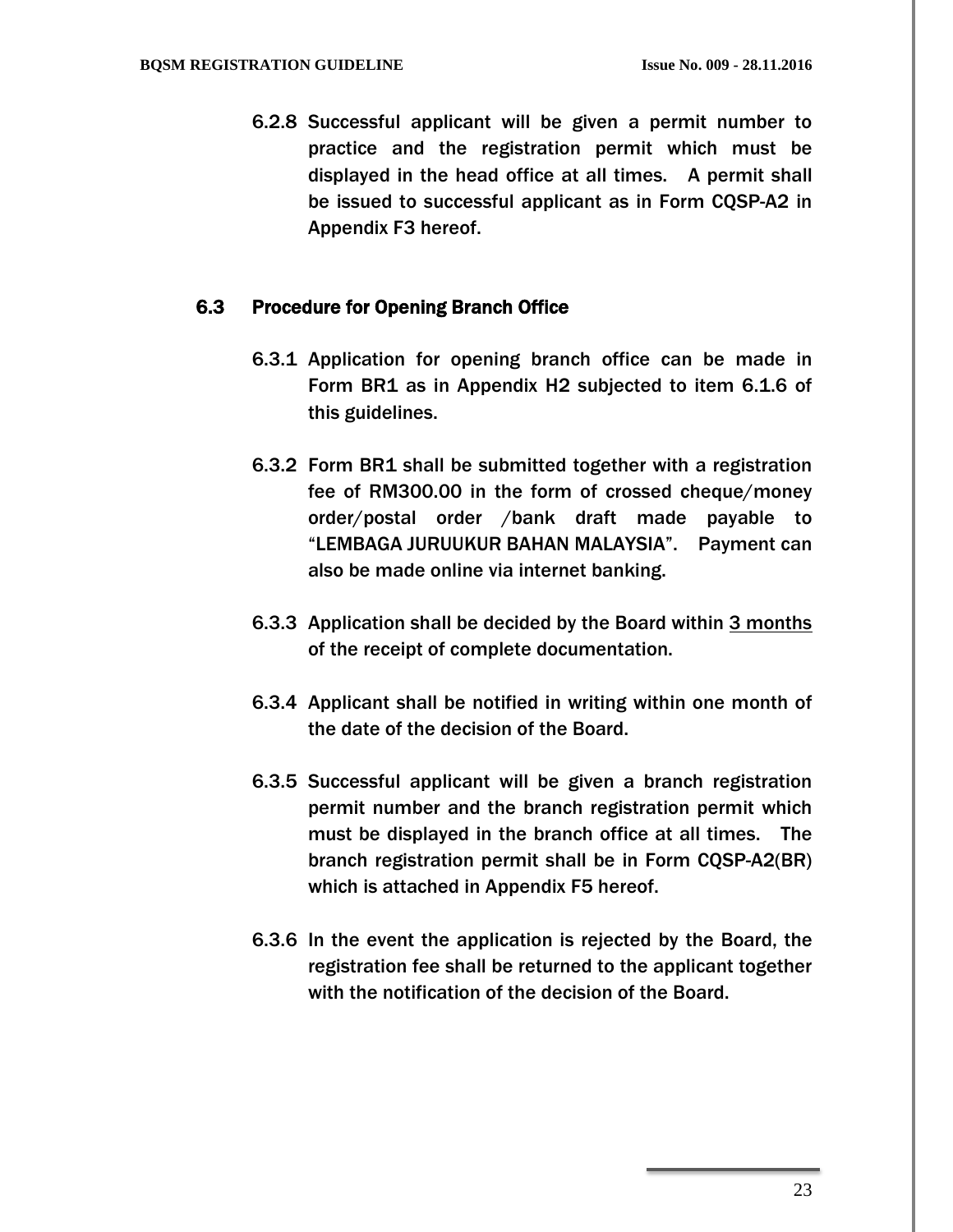### 6.4 Procedure For Renewal

- 6.4.1 Every permit to practice including the branch office registration permit, shall expire on  $31<sup>st</sup>$  day of December of the year in which it is issued. It shall be renewed annually using the online registration guideline as per attached in Appendix A2 and upon payment of renewal fee of RM2,000.00 for the main office and RM300.00 each for the branch office and satisfying all requirements as determined by the Board.
- 6.4.2 All principal/partner/director of the firm or body corporate and branch manager of a branch office must have a valid current registration with the Board. In the event the registration status of any principal/partner/director of the firm or body corporate or branch manager of a branch office, has lapsed, then the principal/partner/director of the firm or body corporate or branch manager of a branch office, has to first reinstate his registration status with the Board before the application for renewal of registration of the firm or body corporate to practise as a Consulting Quantity Surveying Practice or the branch office can be considered by the Board. For Sole Proprietorship whose principal reside overseas or under employment, his permit to practice shall not be renewed by the Board.
- 6.4.3 Upon the approval of renewal of permit to practise by the Board, a renewal permit to practise in Form CQSP-A2 as in Appendix F3 will be issued.
- 6.4.4 In the event the application for renewal is rejected by the Board, the renewal fee of the firm or body corporate less a processing fee of RM100.00 shall be returned to the applicant together with the notification for rejection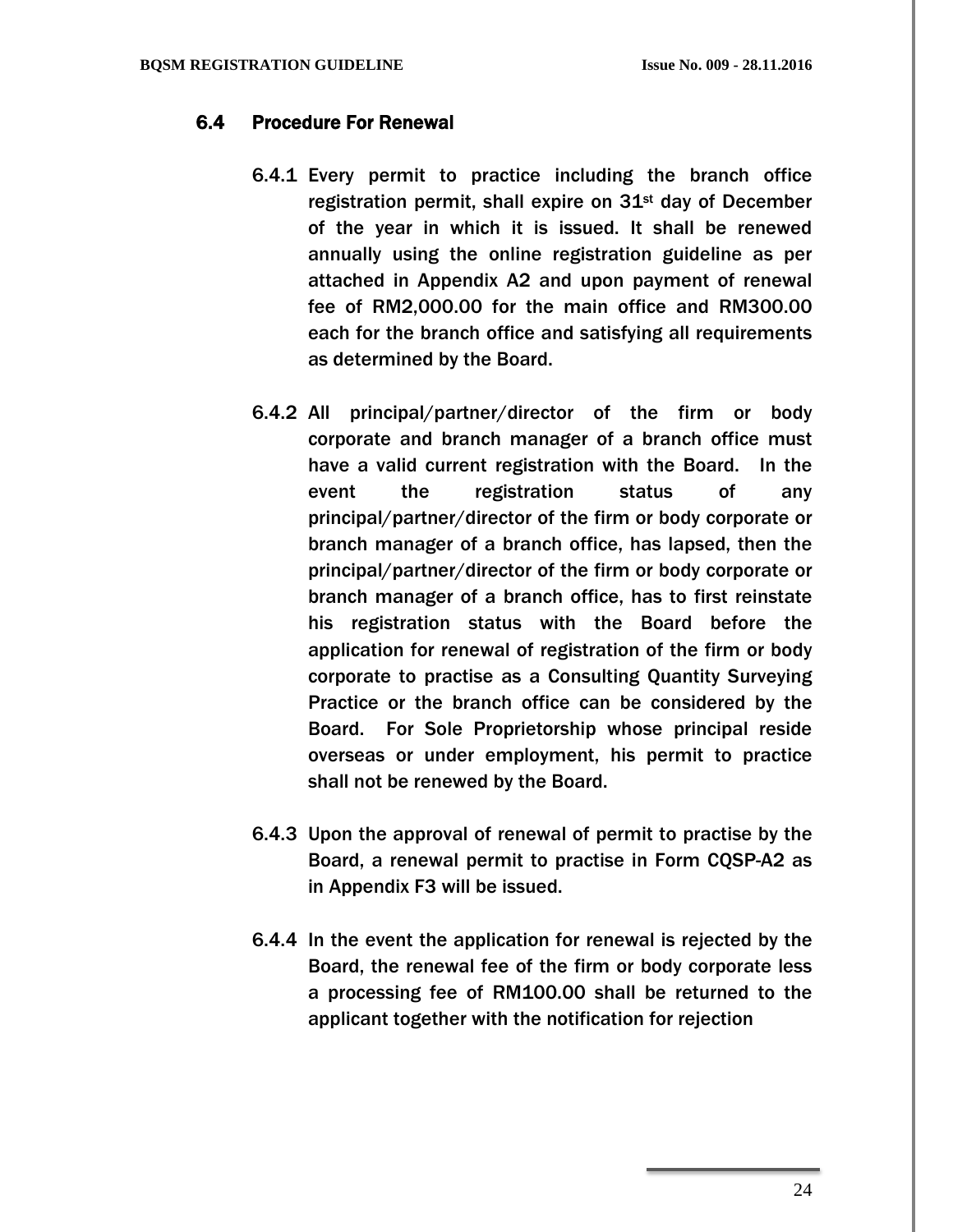6.4.5 A firm or body corporate which has failed to renew its registration within one month of the expiry of the registration shall have its name removed from the register (Section 16(b) of the Act).

#### 6.5 Procedure For Reinstatement

6.5.1 A Consulting Quantity Surveying Practice may reinstate its registration upon payment of reinstatement fee and satisfying the information stated in the prescribed form as determined by the Board, provided that the application for reinstatement is made within three (3) years of the expiry (Section 17 of the Act). After three (3) years of the expiry of registration, application for reinstatement of registration shall be treated as though it is a new registration and requirement of application current at the time of application will apply.

> However, a branch office which has failed to renew its permit, application for reactivation of registration shall be treated as though it is a new application and a new registration number will be given.

- 6.5.2 The fee for reinstatement under section 17(1) of the Act shall comprise:
	- (a) the total amount of renewal fees in arrears payable if the registration is renewed (RM2,000.00 x *n* years) , plus
	- (b) a re-registration fee of the same amount as that under paragraph (a) (RM2,000.00 x *n* years), plus
	- (c) A non-refundable processing fee of Ringgit Malaysia one hundred (RM100.00).
- 6.5.3 Applicant may be called to attend an interview with the Registration and Qualifications Committee.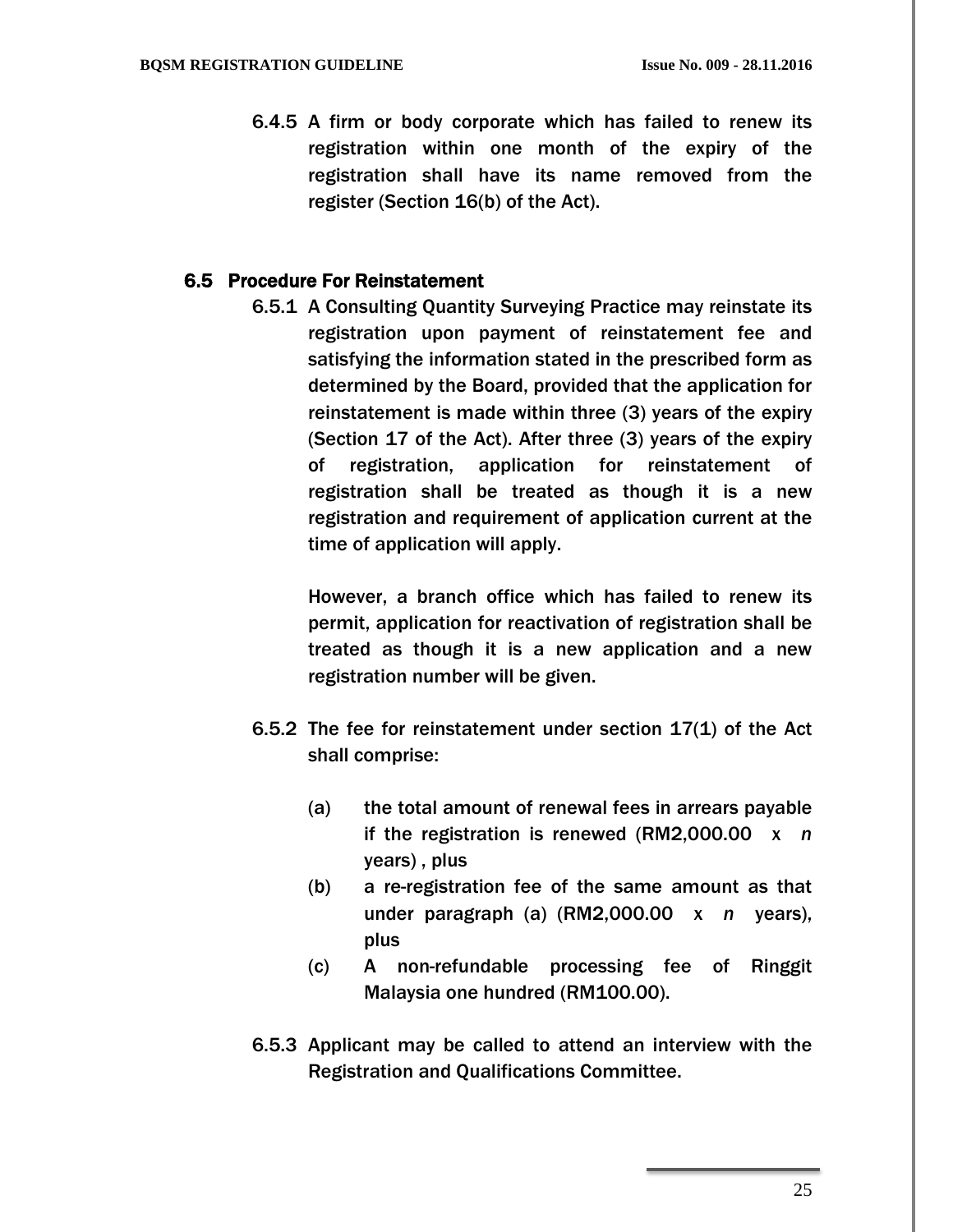- 6.5.4 Upon reinstatement of permit to practise by the Board, a reinstatement permit to practise in Form CQSP-A3 as in Appendix F4 will be issued.
- 6.5.5 In the event the application for reinstatement is rejected by the Board, the reinstatement fee of the firm or body corporate shall be returned to the applicant together with the notification for rejection.

#### 6.6 Procedure For Changing of Firm Name, Structure, etc.

A firm or body corporate desirous of changing its name or structure or any other change shall apply using the following forms :

- a. Form SC1 as in Appendix H3 for changing of firm structure
- b. Form NC1 as in Appendix H4 for changing of firm name
- c. Any other changes to inform the Board in writing

The application shall be made online via [http://bqsm.gov.my](http://bqsm.gov.my/reqsys_uat/public/) using the online registration guideline as per attached in Appendix A2 together with a fee of RM300.00 for changing of name or RM300.00 for changing of structure or any other change.

Alternatively, the fee can be submitted to the Board in the form of crossed cheque/ money order/ postal order/ bank draft made payable to "LEMBAGA JURUUKUR BAHAN MALAYSIA".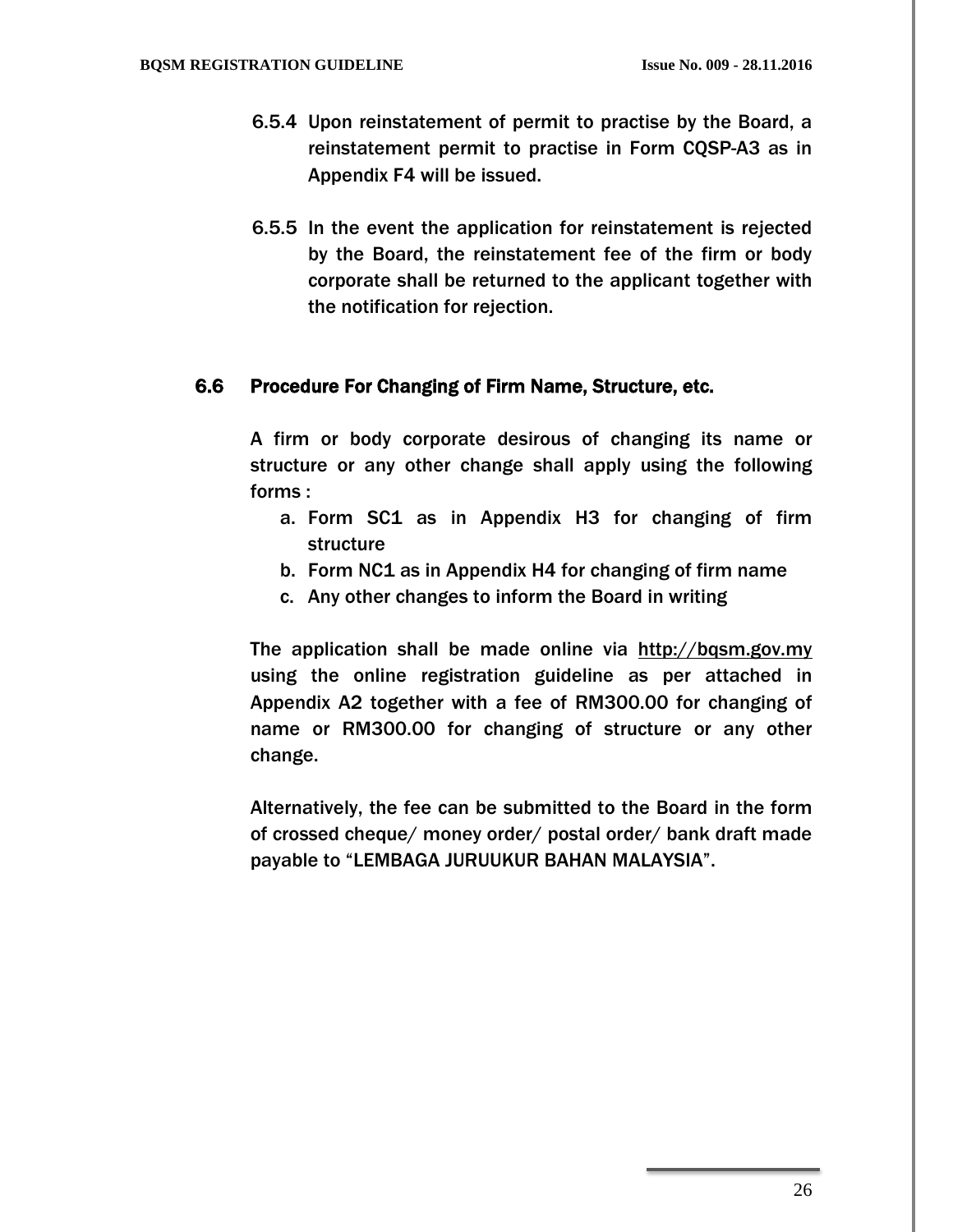### 7.0 Section 6 – Multi-Disciplinary Practice (MDP)

#### 7.1 Requirement of Registration

- 7.1.1 The Multi-Disciplinary Practice applying for approval to provide a combination of services comprising consulting Quantity Surveying shall satisfy the following conditions :-
	- (a) has a board of directors comprising of Consultant Quantity Surveyor, Professional Engineer with Practising Certificate or Architect. At least one director responsible for the provision of consulting quantity surveying services shall be a Consultant Quantity Surveyor under section 10(3) of the Act and to the satisfaction of the Board.
	- (b) total combined shares, held by the Consultant Quantity Surveyor, Professional Engineer with Practising Certificate, Architect, body corporate practising as a Consulting Quantity Surveying Practice, body corporate providing professional engineering services or body corporate providing architectural consultancy services, must be a minimum of 70% of overall equity of the body corporate (MDP), of which the Consultant Quantity Surveyor or the body corporate practising as Consulting Quantity Surveying Practice hold a minimum share of 10% [QS Act Section 7B(2)(b)(i)].
	- (c) the balance maximum 30% of the overall equity can be held by any other persons, including persons belonging to a profession allied to quantity surveying, engineering or architectural [QS Act 7B(2)(b)(ii)], such as accountant, lawyer, valuer, land surveyor and any other profession approved by the Board.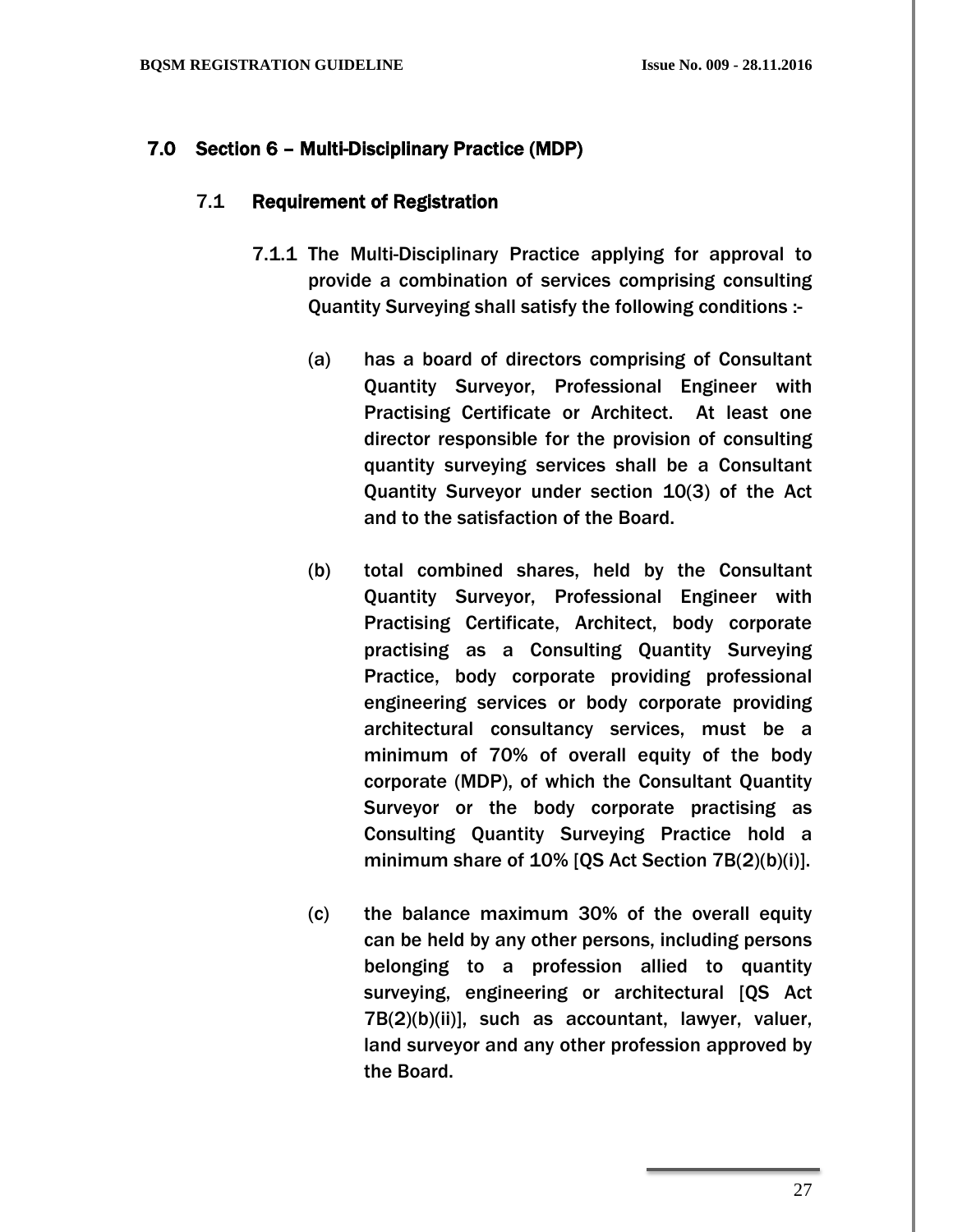- (d) Minimum paid-up capital of the body corporate (MDP) as determined by the Minister shall be RM150,000.00.[QS Act Section 7B(2)(c]
- (e) The number of practices permitted by the Board to each Consultant Quantity Surveyor to practise shall be a maximum of two (2) practices, i.e. in a partnership and a body corporate; or a partnership and MDP; or a body corporate and a MDP. The Board may at its absolute discretion approve a Consultant Quantity Surveyor who is a partner in a partnership or a director in a body corporate to be a director in a MDP or vice-versa, provided always it is with the full knowledge and consent in writing of the other partner(s) or director(s) respectively.
- (f) The MDP shall not be regarded as a Consulting Quantity Surveying Practice. It can only provide Quantity Surveying Services for the project under the MDP.
- (g) MDP is allowed to set up branches. All branches shall be managed full time by either a Consultant Quantity Surveyor or a Professional Engineer with Practicing Certificate or an Architect who has no commitment with the management of the main office.
- (h) All directors of the MDP must have a valid current registration as a Consultant Quantity Surveyor, Professional Engineer with Practicing Certificate or Architect. In the event the registration status of any of the directors of the MDP has lapsed, then the director of the MDP has to first reinstate his registration status with the respective professional Board before the application for registration of the MDP to practise as a Consulting Quantity Surveying Practice can be considered by the Board.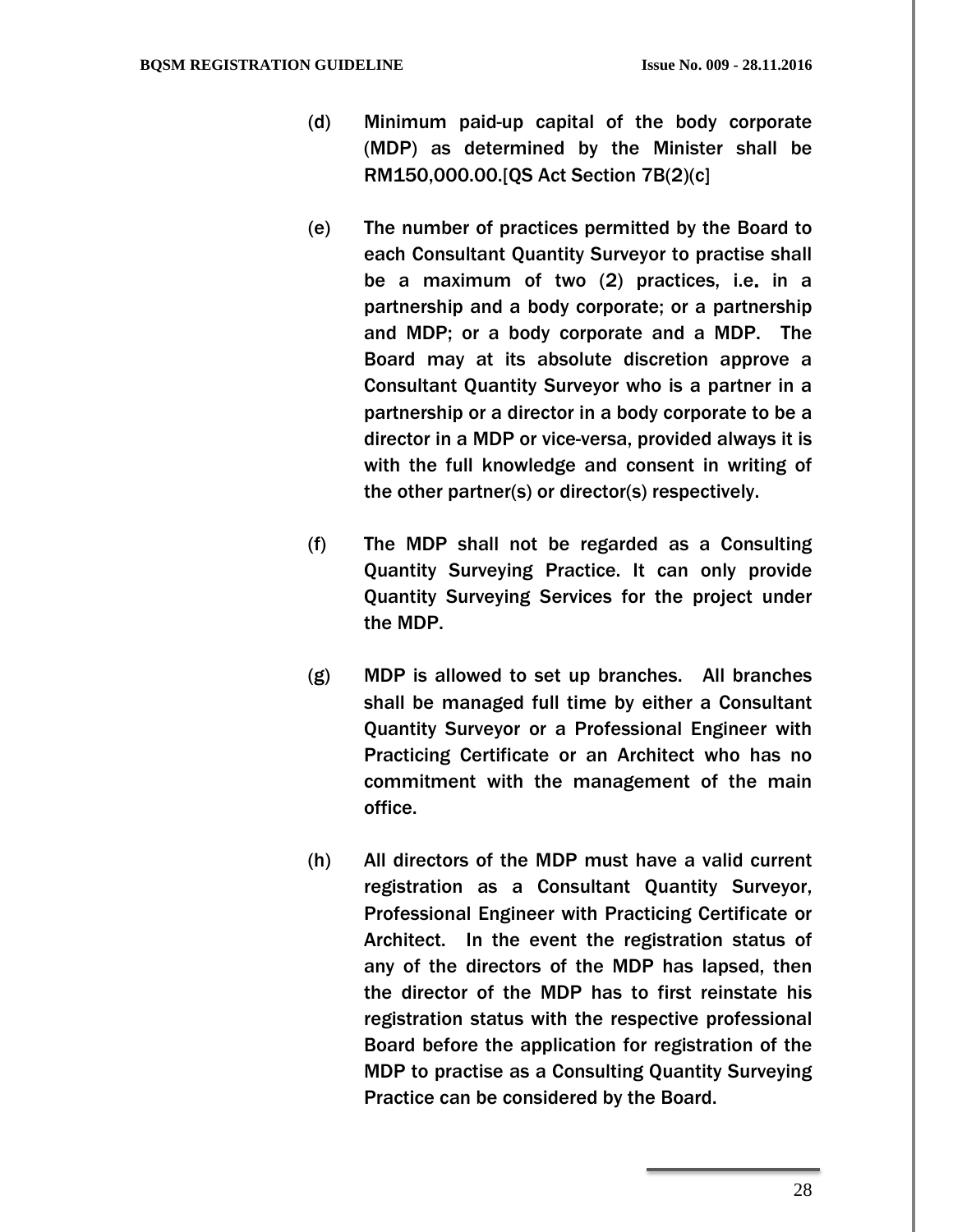- (i) All letterheads of the MDP must display its BQSM permit number, address(es) of all the BQSM registered branch office(s), name of the directors of the MDP together with their respective professional abbreviations and position in the MDP.
- (j) All branch office letterheads must display its respective branch registration permit number, its address and name and professional abbreviations of the branch manager managing the respective branch office. The permit number and address of the head office of the MDP should also be displayed in the branch office letterhead.

#### 7.2 Procedure for Registration

- 7.2.1 Application can be made in Form CQSP-B1 as in Appendix G1 hereof. Application can also be made online via http://bgsm.gov.my using the online registration guideline as per attached in Appendix A2.
- 7.2.2 Form CQSP-B1 shall be submitted together with :
	- a) A non-refundable processing fee of RM100.00 and registration fee of RM2,000.00 in the form of crossed cheque/money order/postal order/bank draft made payable to "LEMBAGA JURUUKUR BAHAN MALAYSIA". Payment can also be made online via internet banking.
	- b) Copy of degree of the directors.
	- c) Valid registration certificates of directors as Consultant Quantity Surveyor and other directors' valid registration certificate with the relevant professional boards if any.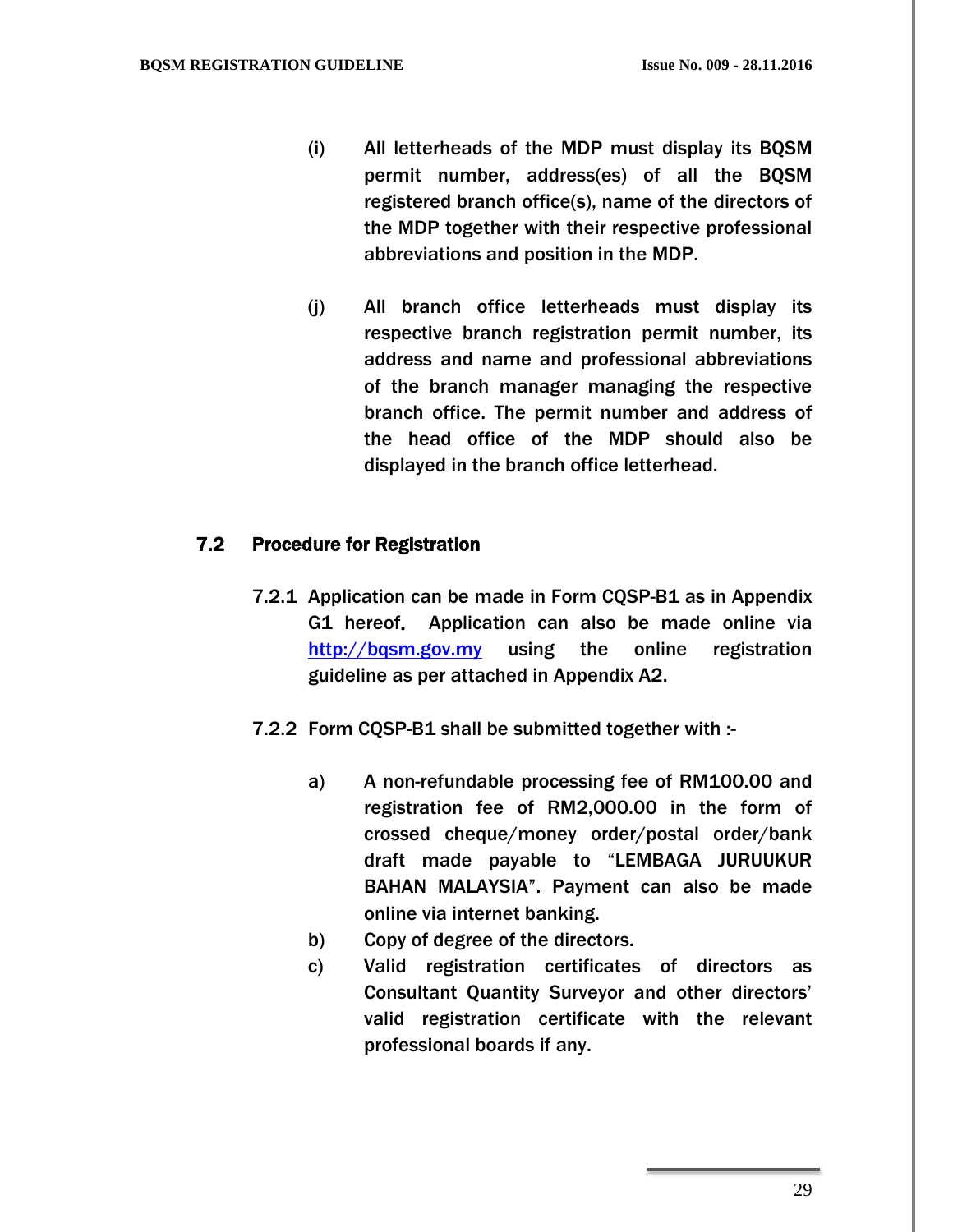- d) Statutory declaration in the presence of Commissioner of Oath that he/she is not a bankrupt from directors.
- e) Resignation letter from current employer (if applicable).
- f) Approval letter from existing employer/partner/director to set up the MDP.
- (h) Memorandum of Articles of Association (MAA) fully certified by the Commission of Companies or Company Secretary or a Consultant/Professional Quantity Surveyor or RISM Member/Fellow who has no vested interest in the MDP.
- (i) A copy of Form 24 & 49 duly certified by the Commission Of Companies or Company Secretary.

Hardcopy of the supporting documents for the online application must be submitted within two (2) weeks of the submission of the application.

- 7.2.3 If the application is incomplete or does not satisfy the requirement, a notification shall be issued to the applicant for rectification in the format as in Appendix H1 hereof.
- 7.2.4 Applicant shall be called to attend an interview with the Registration and Qualifications Committee.
- 7.2.5 Complete application shall be decided by the Board within three (3) months of the receipt of complete documentation.
- 7.2.6 Applicant shall be notified in writing within one (1) month of the date of the decision of the Board.
- 7.2.7 In the event the application is rejected by the Board, the registration fee shall be returned to the applicant together with the notification of the decision of the Board.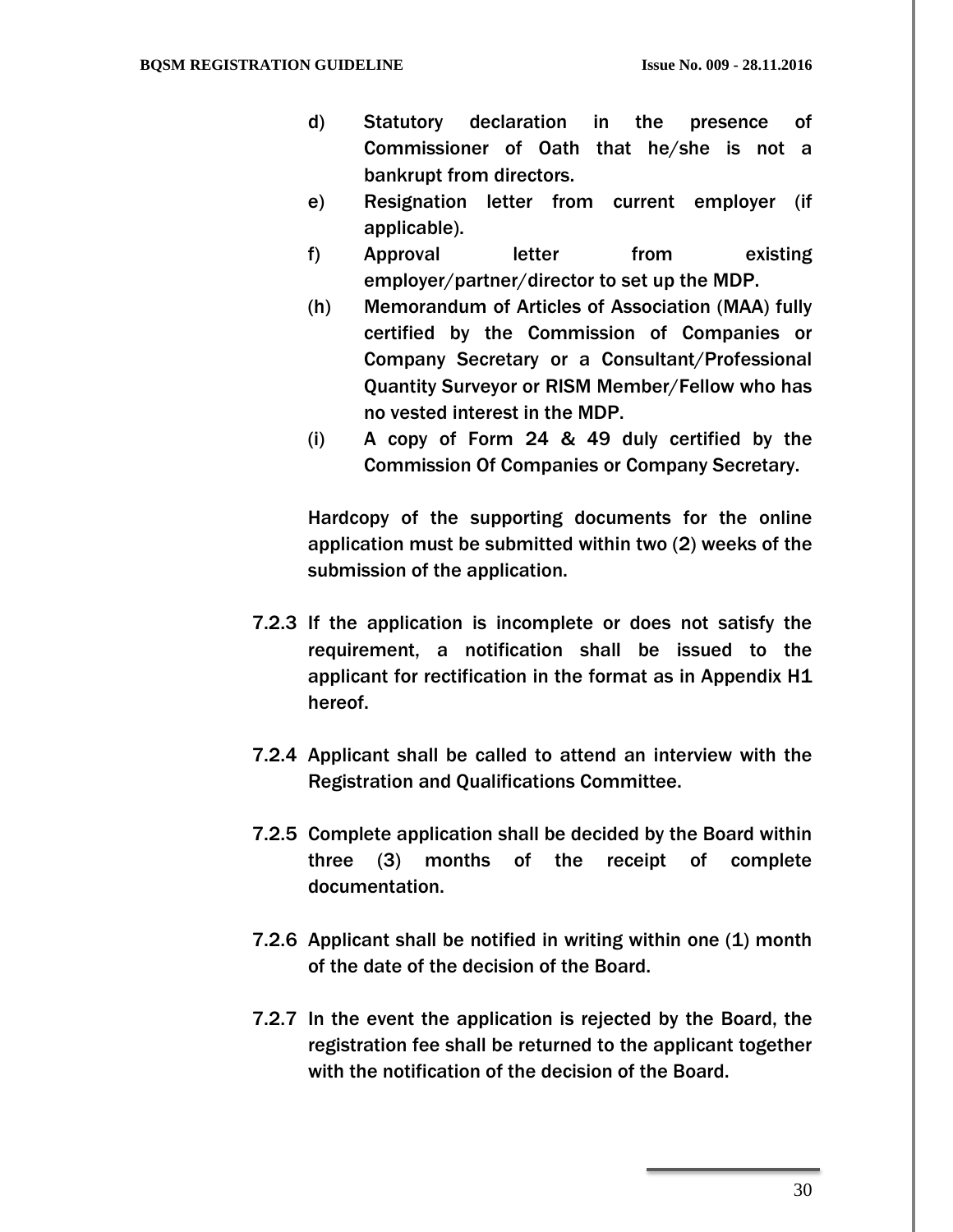7.2.8 Successful applicant will be given a permit number to practice. A permit shall be issued to successful applicant as in Form CQSP-B2 in Appendix G2 hereof.

### 7.3 Procedure for Opening Branch Office

- 7.3.1 Application for opening branch office can be made in BR1 as in Appendix H2 hereof.
- 7.3.2 Form BR1 shall be submitted together with a registration fee of RM300.00 in the form of crossed cheque/money order/postal order /bank draft made payable to "LEMBAGA JURUUKUR BAHAN MALAYSIA". Payment can also be made online via internet banking.
- 7.3.3 Complete application shall be decided by the Board within three (3) months of the receipt of complete documentation.
- 7.3.4 Applicant shall be notified in writing within one month of the date of the decision of the Board.
- 7.3.5 Successful applicant will be given a branch registration permit number and the branch registration permit which must be displayed in the branch office at all times. The branch registration permit shall be in Form CQSP-B2(BR) which is attached in Appendix G4 hereof.
- 7.3.6 If the application does not satisfy the requirements of the Board and is rejected, the registration fee less a processing fee of RM50.00 shall be returned to the applicant together with the notification for rejection.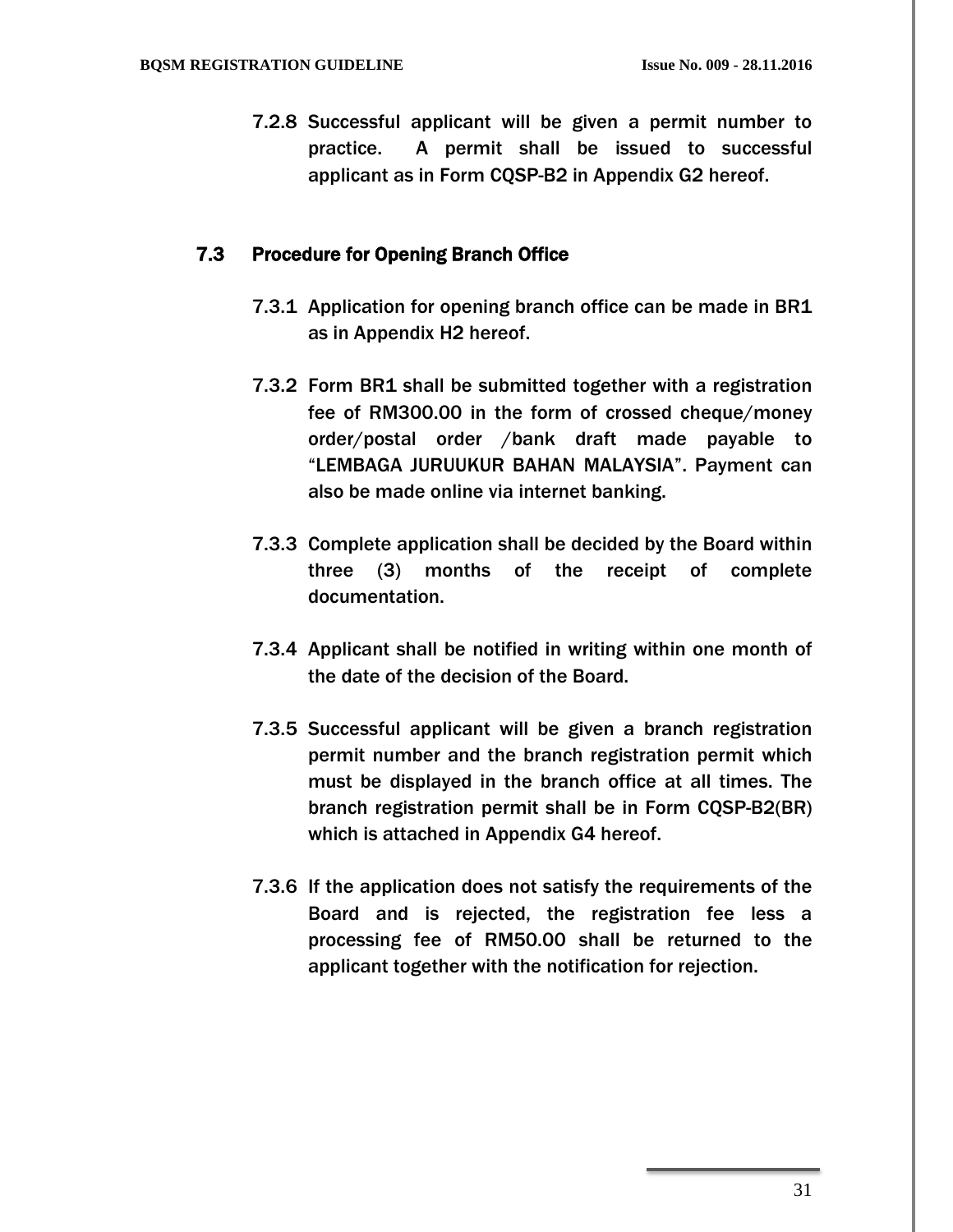# 7.4 Procedure for Renewal

- 7.4.1 Every permit to practice including the branch office registration permit, shall expire on  $31<sup>st</sup>$  day of December of the year in which it is issued. It shall be renewed annually using the online registration guideline as per attached in Appendix A2 and upon payment of renewal fee of RM2,000.00 for the main office and RM300.00 each for the branch office and satisfying all requirements as determined by the Board.
- 7.4.2 All directors of the MDP and branch manager of a branch office must have a valid current registration as a Consultant Quantity Surveyor/Professional Engineer with Practising Certificate/Architect. In the event the registration status of any the director of the MDP or branch manager of a branch office has lapsed with the relevant Professional Board, then the director of the MDP or branch manager of a branch office has to first reinstate his registration status with the relevant Professional Board before the application for renewal of registration of MDP to practise as a Consulting Quantity Surveying Practice can be considered by the Board.
- 7.4.3 All permits of the MDP for the provision of consulting quantity surveying services, consulting engineering services and architectural services must be renewed concurrently with the respective professional Board. In the event the permit of the MDP with any of the Board of Engineer/Architect/Quantity Surveyor has lapsed, then the permit of the MDP of the director with the majority share must first renew his permit with his respective Board.
- 7.4.4 Upon the approval of renewal of permit to practise by the Board, a renewal permit to practise in Form CQSP-B2 in Appendix G2 will be issued.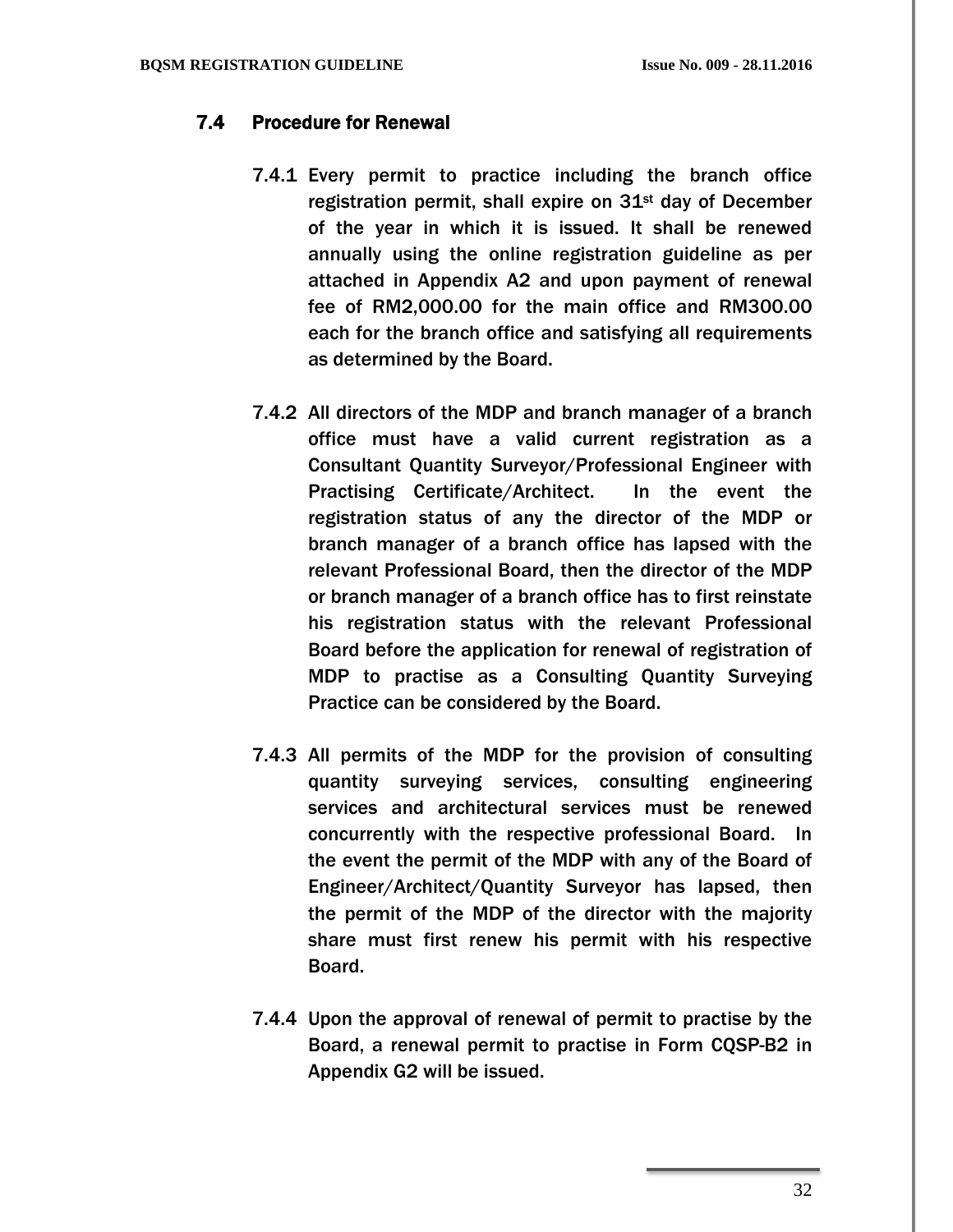- 7.4.5 In the event the application for renewal is rejected by the Board, the renewal fee of the Multi-Disciplinary Practice less a processing fee of RM100.00 for main office and RM50.00 for each branch office shall be returned to the applicant together with the notification for rejection.
- 7.4.6 A Multi-Disciplinary Practice which has failed to renew its registration within one month of the expiry of the registration shall have its name removed from the register. (Section 16(b) of the Act).

### 7.5 Procedure for Reinstatement

7.5.1 A Multi-Disciplinary Practice may reinstate its registration upon payment of reinstatement fee and satisfying the information stated in the prescribed form as determined by the Board provided that the application for reinstatement is made within three (3) years of the expiry. (Section 17 of the Act). After 3 years of the expiry of registration, application for reinstatement of registration may be treated as though it is a new registration and requirement of application current at the time of application applies.

> However, a branch office which has failed to renew its permit may reactivate its registration by making a new application and a new registration number will be given.

- 7.5.2 The fees for reinstatement under Section 17(1) of the Act shall comprise:
	- a. the total amount of renewal fees referred to in Section 45 of the QS Rule in arrears payable if the registration is renewed (RM2,000.00 x *n* years) plus
	- b. a re-registration fee of the same amount as that under paragraph (a) (RM2,000.00 x *n* years) plus
	- c. A non-refundable processing fee of RM100.00.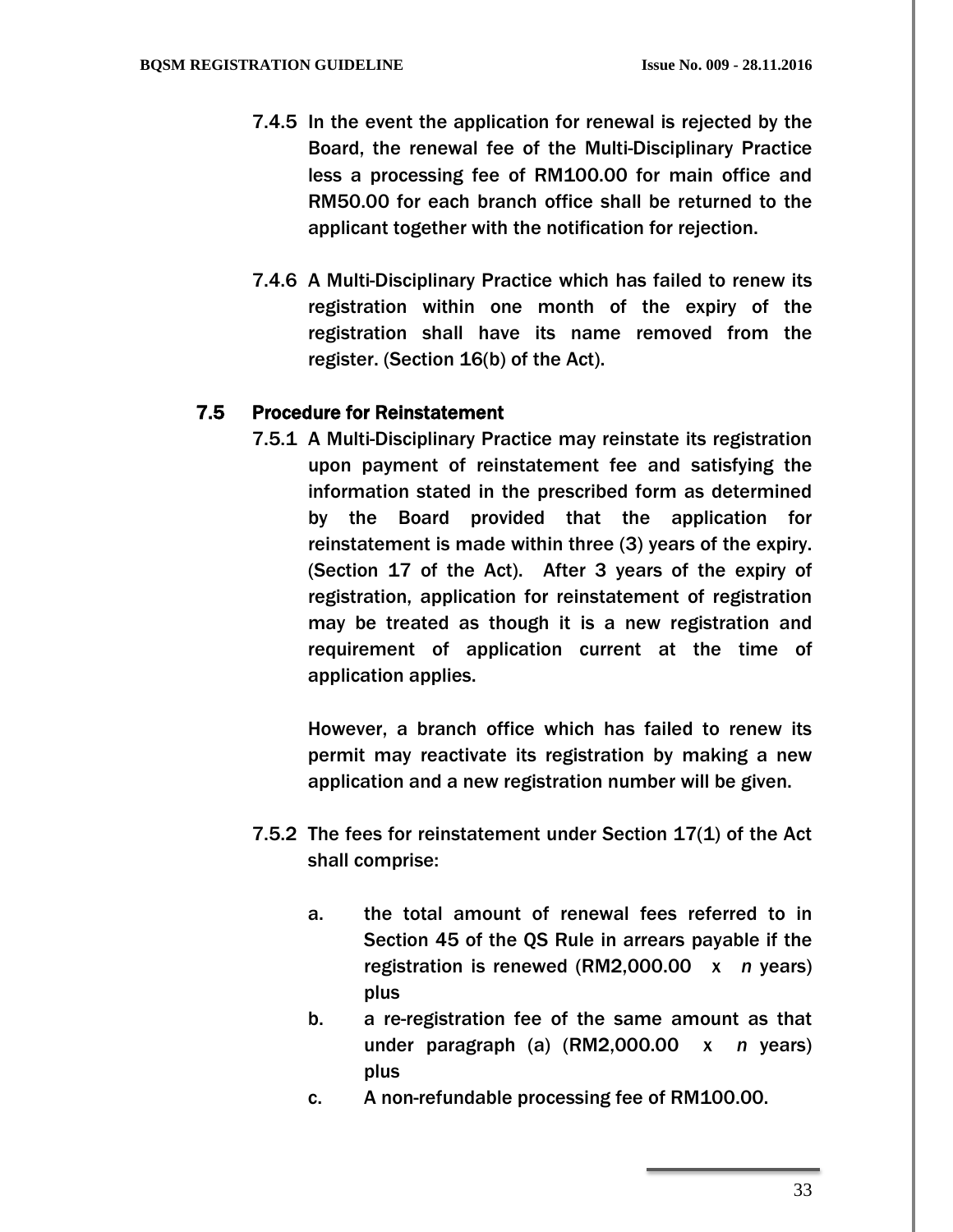- 7.5.3 Upon reinstatement of permit to practise by the Board, a reinstatement permit to practise in Form CQSP-B3 as in Appendix G3 will be issued.
- 7.5.4 In the event the application for reinstatement is rejected by the Board, the reinstatement fee shall be returned to the applicant together with the notification for rejection.

#### 7.6 Procedure For Changing of Firm Name, Structure, etc.

A Multi-Disciplinary Practice desirous of changing its name or structure or any other change shall apply using the following forms :

a. Form SC1 as in Appendix H3 for changing of firm structure

b. Form NC1 as in Appendix H4 for changing of firm name

The application shall be made online via [http://bqsm.gov.my](http://bqsm.gov.my/reqsys_uat/public/) using the online registration guideline as per attached in Appendix A2 together with a fee of RM300.00 for changing of name or RM300.00 for changing of structure or any other change.

Alternatively, the fee can be submitted to the Board in the form of crossed cheque/ money order/ postal order/ bank draft made payable to "LEMBAGA JURUUKUR BAHAN MALAYSIA".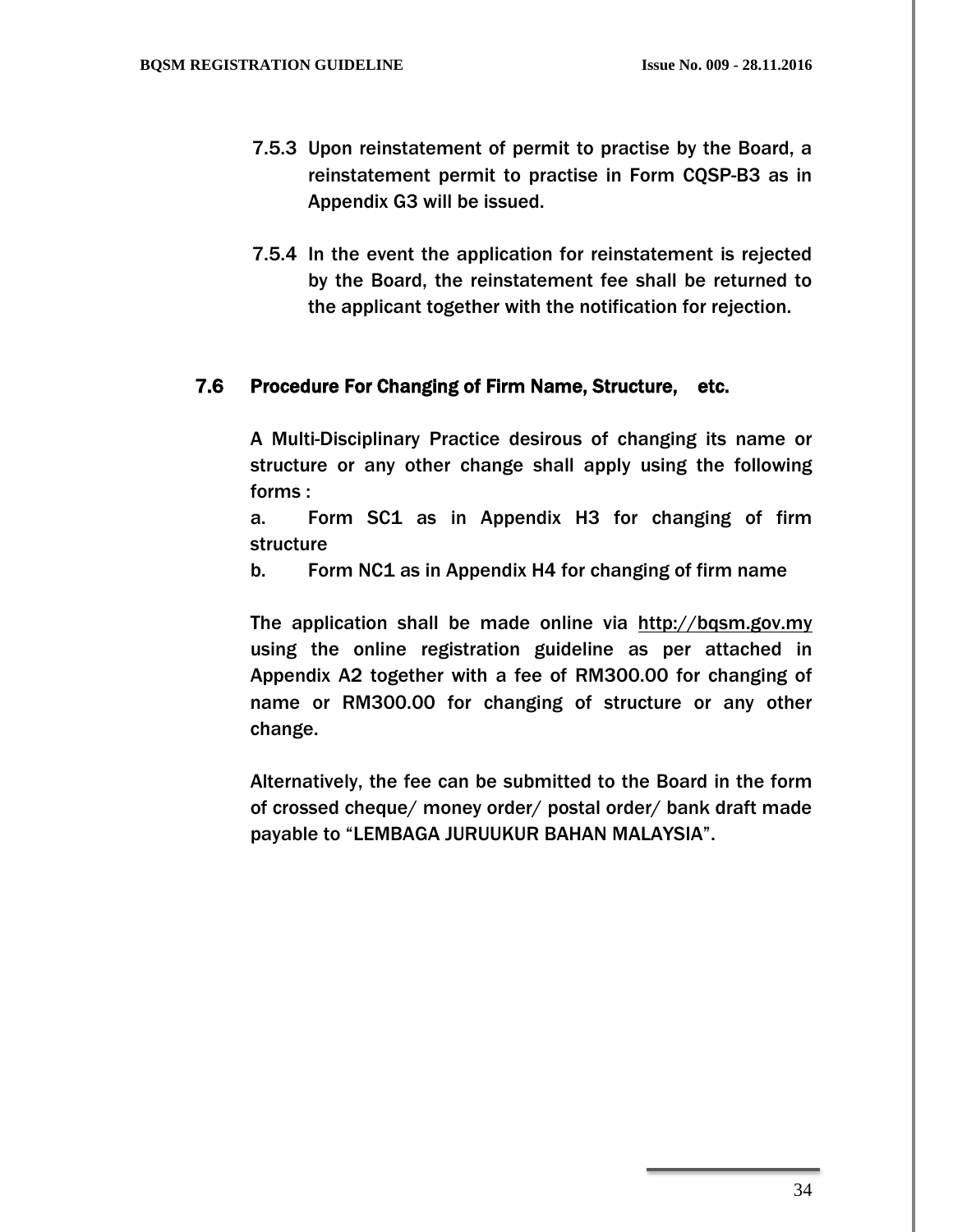#### 8.0 Section 7 – Registration of Consortium or Joint-Venture Practice

#### 8.1 Requirement For Registration

- 8.1.1 A Consortium/Joint-Venture practice comprising two or more Consulting Quantity Surveying Practices is permissible provided the Consortium/Joint-Venture practice is specifically established to service a specific project. The Board's prior approval for the formation of the Consortium/Joint-Venture practice is required.
- 8.1.2 The name of Consortium/Joint-Venture shall be approved by the Board and it shall comprise the names of all the firms that made up the Consortium/Joint-Venture.
- 8.1.3 Upon the completion of the specific project and/or upon finalizing the account for the specific project, the Consortium/Joint-Venture practice shall cease to practise and the Board shall be so notified.

#### 8.2 Procedure for Registration

- 8.2.1 Application can be made in Form CQSP-A1 as in Appendix F1 hereof. Application can also be made online via [http://bqsm.gov.my](http://bqsm.gov.my/reqsys_uat/public/) using the online registration guideline as per attached in Appendix A2.
- 8.2.2 Form CQSP-A1 shall be submitted together with :
	- i) A non-refundable processing fee of RM100.00 and registration fee of RM2,000.00 in the form of crossed cheque/money order/postal order /bank draft made payable to "LEMBAGA JURUUKUR BAHAN MALAYSIA". Payment can also be made online via internet banking.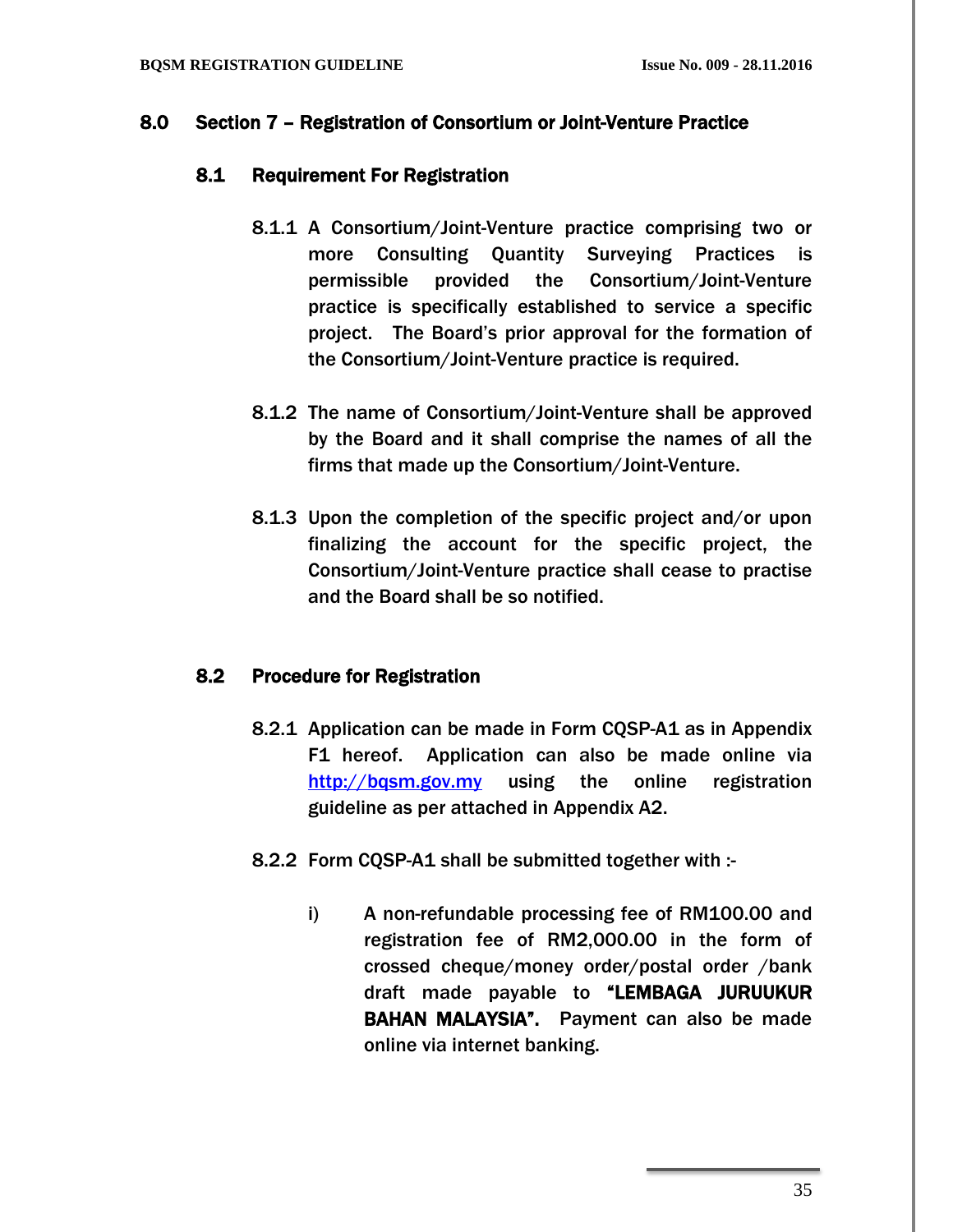- ii) Valid registration certificate of the Consulting Quantity Surveying Practices.
- iii) A copy of the Consortium Agreement/ Joint-Venture Agreement.

Hardcopy of the supporting documents for the online application must be submitted within two (2) weeks of the submission of the application.

- 8.2.3 If the application is incomplete or does not satisfy the requirement, the application shall be returned to the applicant for rectification in a notification in the format as in Appendix H1 hereof.
- 8.2.4 Application shall be decided by the Board within 3 months of the receipt of complete documentation.
- 8.2.5 Applicant shall be notified in writing within one month of the date of the decision of the Board.
- 8.2.6 In the event the application is rejected by the Board, the registration fee shall be returned to the applicant together with the notification of the decision of the Board.
- 8.2.7 Successful applicant will be given a permit number and the permit to practise as a Consulting Quantity Surveyor Practice shall be issued to applicant in CQSP–A2 which is attached in Appendix F3 hereof.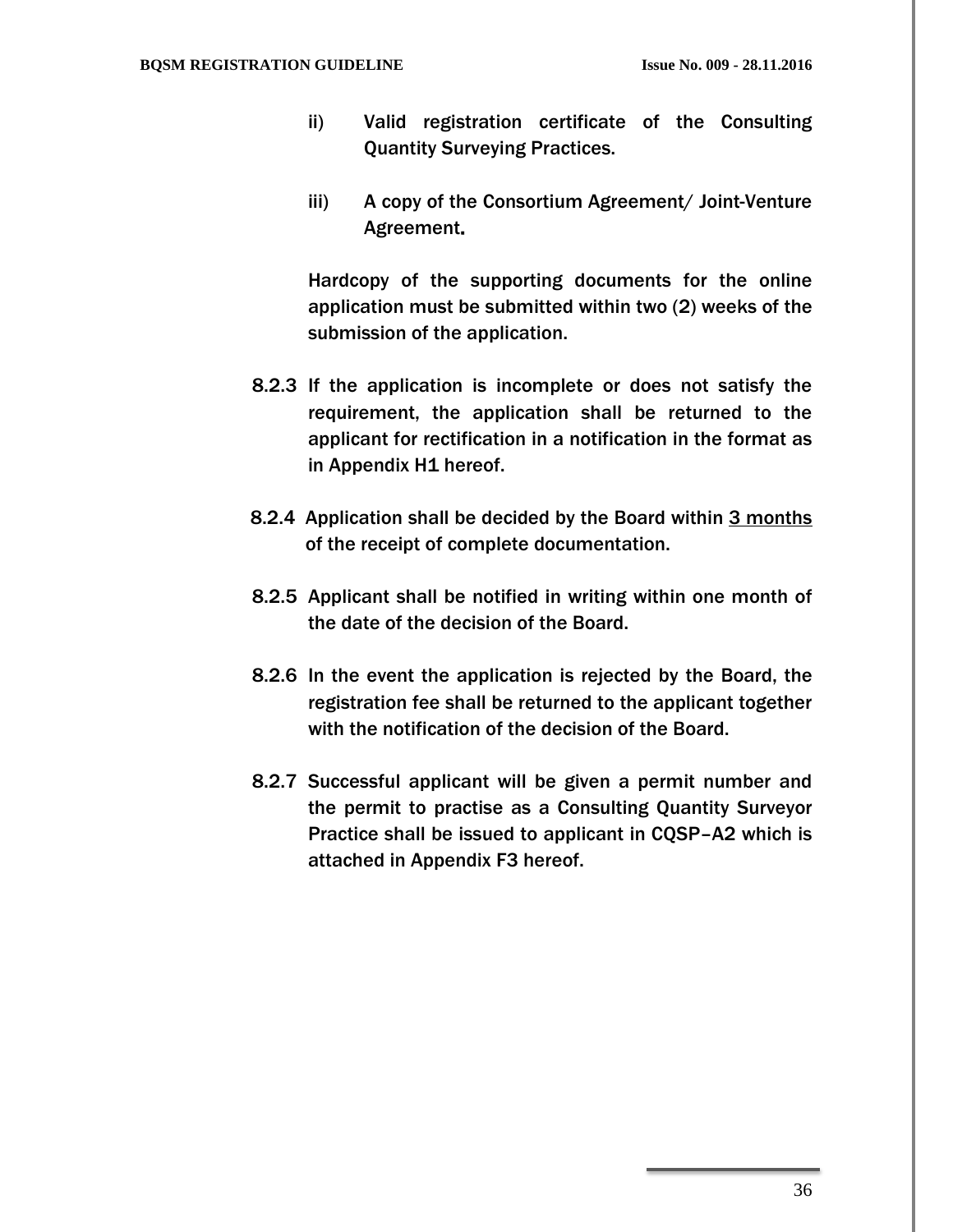#### 8.3 Procedure For Renewal

- 8.3.1 Every permit to practice shall expire on 31st day of December of the year in which it is issued. It shall be renewed annually using the online registration guideline as in Appendix A2 and upon payment of renewal fee of RM2,000.00 and satisfying all requirements as determined by the Board.
- 8.3.2 All principal/partners/directors of the Consortium or Joint-Venture Practice must have a valid registration as a Consultant Quantity Surveyor. In the event the registration status of the principal/partner/director of the Consortium or Joint-Venture Practice has lapsed, then the principal/partner/director of the Consortium or Joint-Venture practice has to first reinstate his registration status before his application for renewal of registration of Consortium or Joint-Venture Practice to practise as a Consulting Quantity Surveying Practice can be considered by the Board.
- 8.3.3 Upon the approval of renewal of permit to practise by the Board, a renewal permit to practise in CQSP–A2 as in Appendix F3 will be issued.
- 8.3.4 In the event the application for renewal is rejected by the Board, the renewal fee of the Consortium or Joint-Venture practice less a processing fee of RM 100.00 shall be returned to the applicant together with the notification for rejection.
- 8.3.5 A Consortium or Joint-Venture practice which has failed to renew its registration within one month of the expiry of the registration shall have its name removed from the register (Section 16(b) of the Act).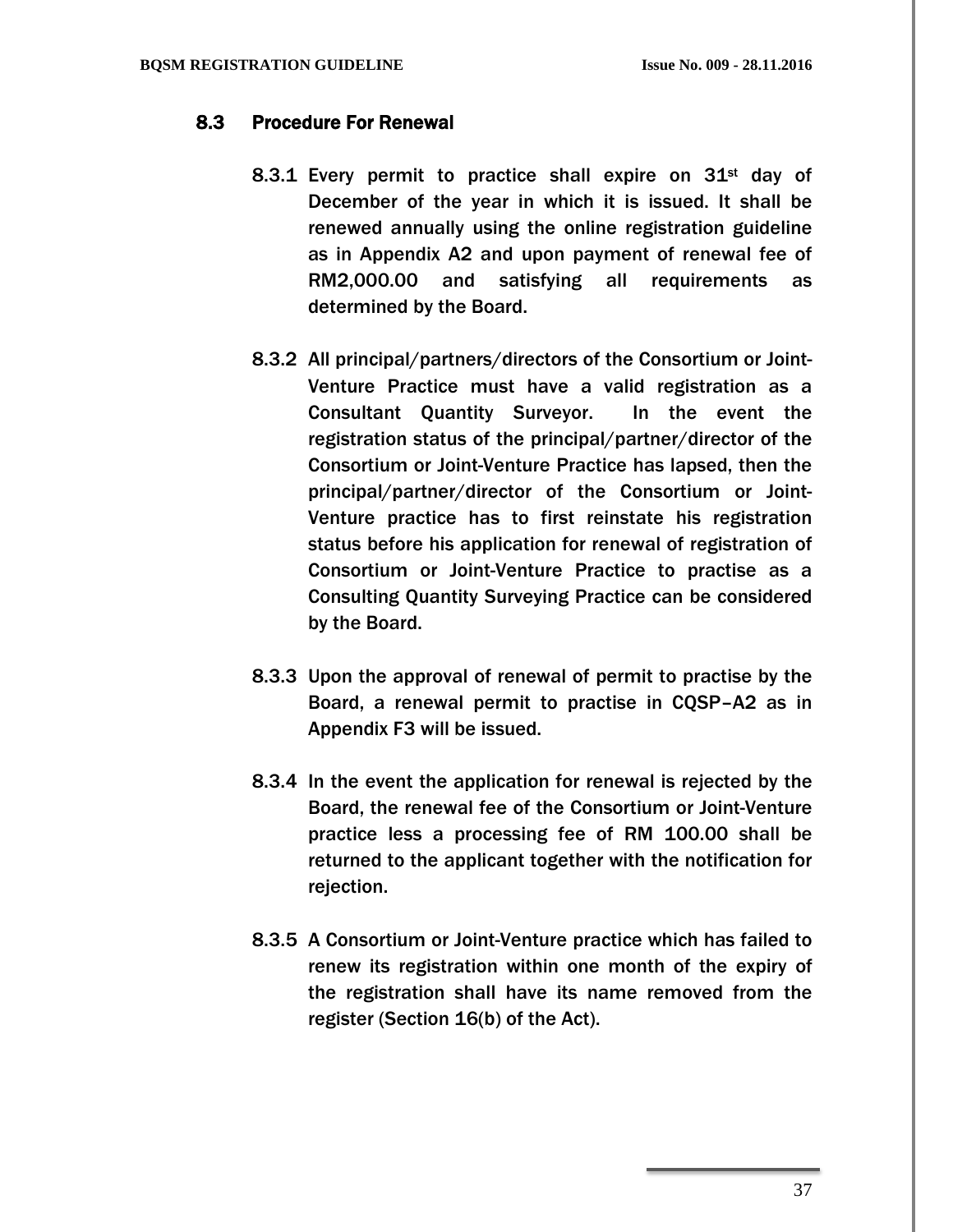# 8.4 Procedure For Reinstatement

- 8.4.1 At any time after this, a Consortium or Joint-Venture practice may reinstate its registration upon payment of reinstatement fee and satisfying the information stated in the prescribed form as determined by the Board, provided that the application for reinstatement is made within three (3) years of the expiry (Section 17 of the Act). After three (3) years of the expiry of registration, application for reinstatement of registration may be treated as though it is a new registration and requirement of application current at the time of application will apply.
- 8.4.2 The fees for reinstatement under section 17(1) of the Act shall comprise:
	- a. the total amount of renewal fees in arrears payable if the registration is renewed (RM2,000.00 x *n* years) plus
	- b. a re-registration fee of the same amount as that under paragraph (a) (RM2,000.00 x *n* years) plus
	- c. a non-refundable processing fee of Ringgit Malaysia one hundred (RM100.00).
- 8.4.3 Upon reinstatement of permit to practise by the Board, a reinstatement permit to practise in Form CQSP-A3 as in Appendix F4 will be issued.
- 8.4.4 In the event the application for reinstatement is rejected by the Board, the reinstatement fee of the Consortium or Joint Venture practice shall be returned to the applicant together with the notification for rejection.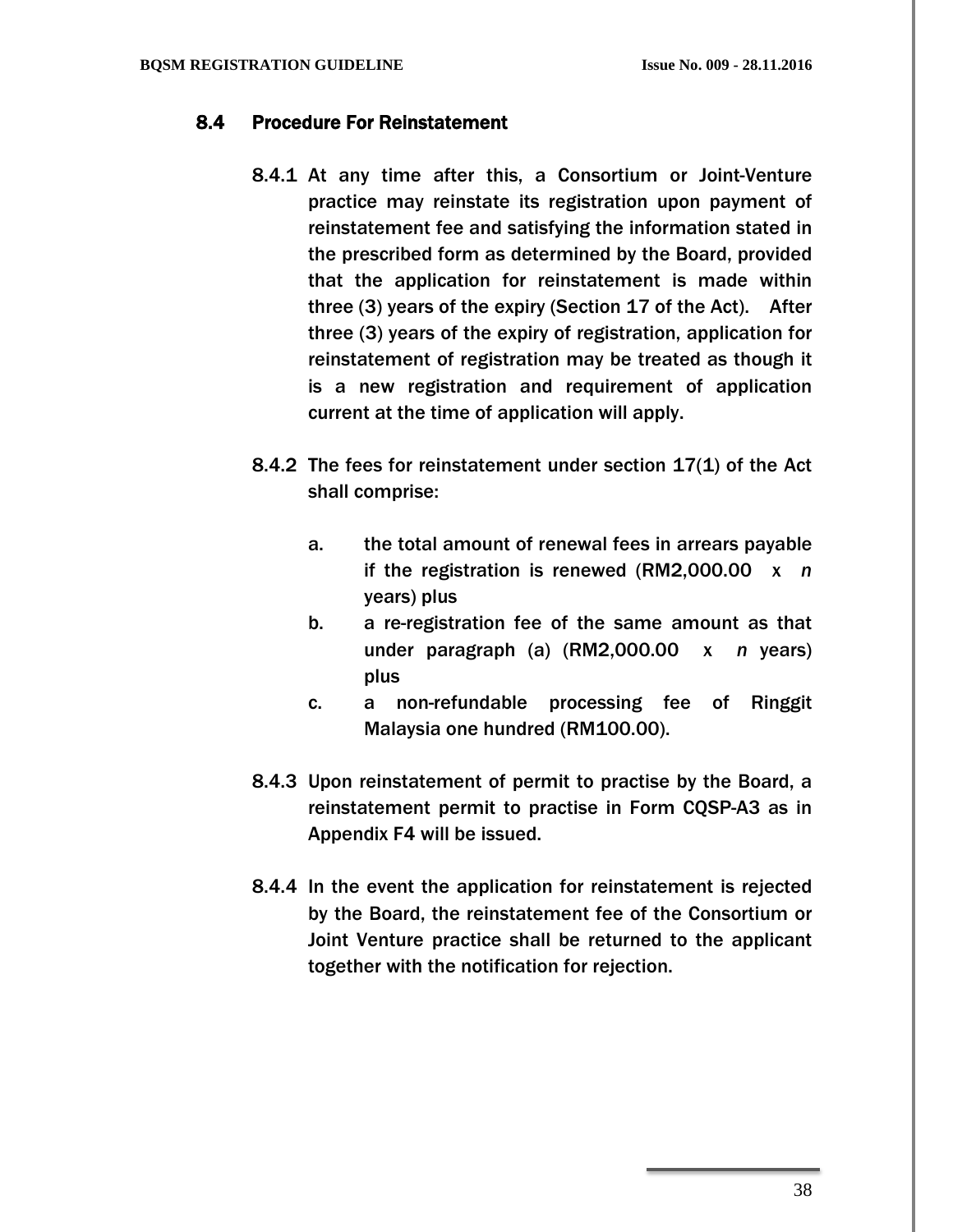#### 7.6 Procedure For Changing of Firm Name, Structure, etc.

A Consortium or Joint-Venture practice desirous of changing its name or structure or any other change shall apply using the following forms :

a. Form SC1 as in Appendix H3 for changing of firm structure

- b. Form NC1 as in Appendix H4 for changing of firm name
- c. Any other changes to inform the Board in writing

The application shall be made online via [http://bqsm.gov.my](http://bqsm.gov.my/reqsys_uat/public/) using the online registration guideline as per attached in Appendix A2 together with a fee of RM300.00 for each change.

Alternatively, the fee can be submitted to the Board in the form of crossed cheque/ money order/ postal order/ bank draft made payable to "LEMBAGA JURUUKUR BAHAN MALAYSIA".

#### APPENDICES

| A1             | Flowchart for processing application for all registrations with the Board of<br><b>Quantity Surveyors Malaysia</b> |
|----------------|--------------------------------------------------------------------------------------------------------------------|
| A2             | Guideline on Online application for Registration and Renewal of Registration                                       |
| <b>B1</b>      | Form ProvQS-A: Application for Provisional Quantity Surveyor                                                       |
| <b>B2</b>      | Notification on incomplete application for Provisional Quantity Surveyor                                           |
| <b>B3</b>      | Form ProvQS-B: Certificate of registration for Provisional Quantity Surveyor                                       |
| <b>B4</b>      | Form ProvQS-C : Certificate of reinstatement for Provisional Quantity Surveyor                                     |
| C1             | Form PQS-A: Application for Professional Quantity Surveyor                                                         |
| C <sub>2</sub> | Notification on incomplete application of Professional Quantity Surveyor                                           |
| C <sub>3</sub> | Form PQS-B: Certificate of registration for Professional Quantity Surveyor                                         |
| C <sub>4</sub> | Form PQS-C : Certificate of reinstatement for Professional Quantity Surveyor                                       |
| D <sub>1</sub> | Form CQS-A Application for Consultant Quantity Surveyor                                                            |
| D <sub>2</sub> | Notification on incomplete application for Consultant Quantity Surveyor                                            |
| D <sub>3</sub> | Form CQS-B : Certificate of registration for Consultant Quantity Surveyor                                          |
| D <sub>4</sub> | Form CQS-C : Certificate of reinstatement for Consultant Quantity Surveyor                                         |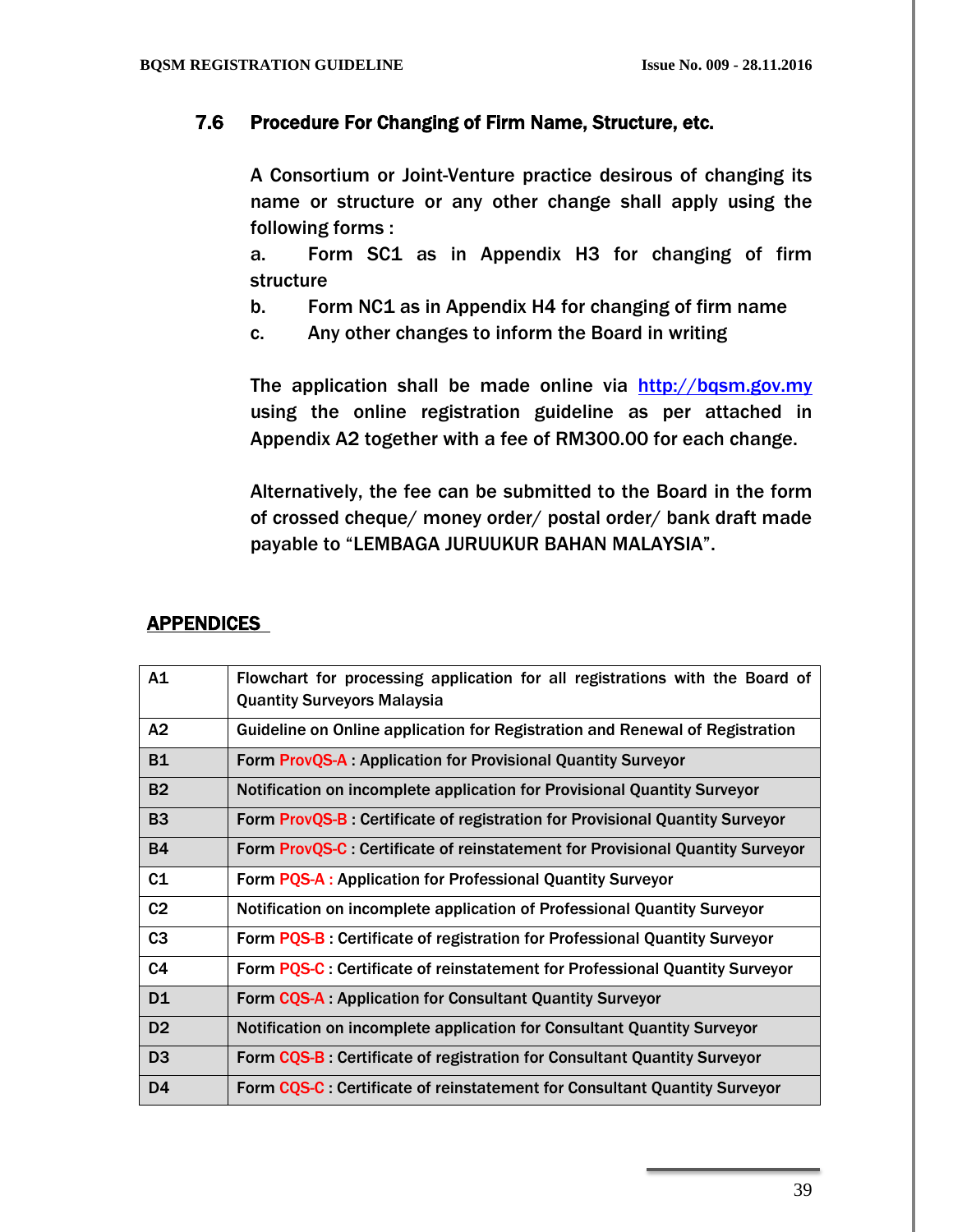| E <sub>1</sub> | Form QST-A : Application for Quantity Surveying Technologist                                                                                                                          |
|----------------|---------------------------------------------------------------------------------------------------------------------------------------------------------------------------------------|
| E <sub>2</sub> | Notification on incomplete application for Quantity Surveying Technologist                                                                                                            |
| E <sub>3</sub> | Form QST-B Certificate of registration for Quantity Surveying Technologist                                                                                                            |
| E <sub>4</sub> | Form QST-C Certificate of reinstatement for Quantity Surveying Technologist                                                                                                           |
| F <sub>1</sub> | Form CQSP-A1 : Application for approval of Sole Proprietorship / Partnership<br>Body Corporate to practise as Consulting Quantity Surveying Practice<br><b>Pursuant to Section 7A</b> |
| F <sub>2</sub> | Object of Partnership / Body Corporate                                                                                                                                                |
| F <sub>3</sub> | Form CQSP-A2 : Permit of Consulting Quantity Surveying Practice Pursuant to<br><b>Section 7A</b>                                                                                      |
| F4             | Form CQSP-A3 : Permit of Reinstatement of Consulting Quantity Surveying<br><b>Practice Pursuant to Section 7A</b>                                                                     |
| F <sub>5</sub> | Form CQSP-A2(BR) - Branch Registration Permit of Consulting Quantity<br><b>Surveying Practice Pursuant to Section 7A</b>                                                              |
| G1             | Form COSP-B1 :<br>Application for approval of Body Corporate to practise as<br><b>Consulting Quantity Surveying Practice Pursuant to Section 7B</b>                                   |
| G <sub>2</sub> | Form CQSP-B2 : Permit to practise as Consulting Quantity Surveying<br><b>Practice Pursuant to Section 7B</b>                                                                          |
| G <sub>3</sub> | Form CQSP-B3 : Permit of Reinstatement to practise as Consulting Quantity<br><b>Surveying Practice Pursuant to Section 7B</b>                                                         |
| G4             | Form CQSP-B2(BR) - Branch Registration Permit of Consulting Quantity<br><b>Surveying Practice Pursuant to Section 7B</b>                                                              |
| H1             | Notification on incomplete application for permit to practise                                                                                                                         |
| H <sub>2</sub> | Form BR1 : Application for opening branch office                                                                                                                                      |
| <b>H3</b>      | Form SC1 : Application for change in structure                                                                                                                                        |
| H <sub>4</sub> | Form NC1 : Application for change of firm name                                                                                                                                        |
| J1             | <b>Certification of Degree/Transcript</b>                                                                                                                                             |
| J2             | Format for certification of working experience by Employer                                                                                                                            |
| J3             | Form of Declaration by sponsor                                                                                                                                                        |
| J4             | Statutory Declaration in the presence of Commissioner of Oath from Sole<br><b>Proprietor/ Partners/ Directors</b>                                                                     |